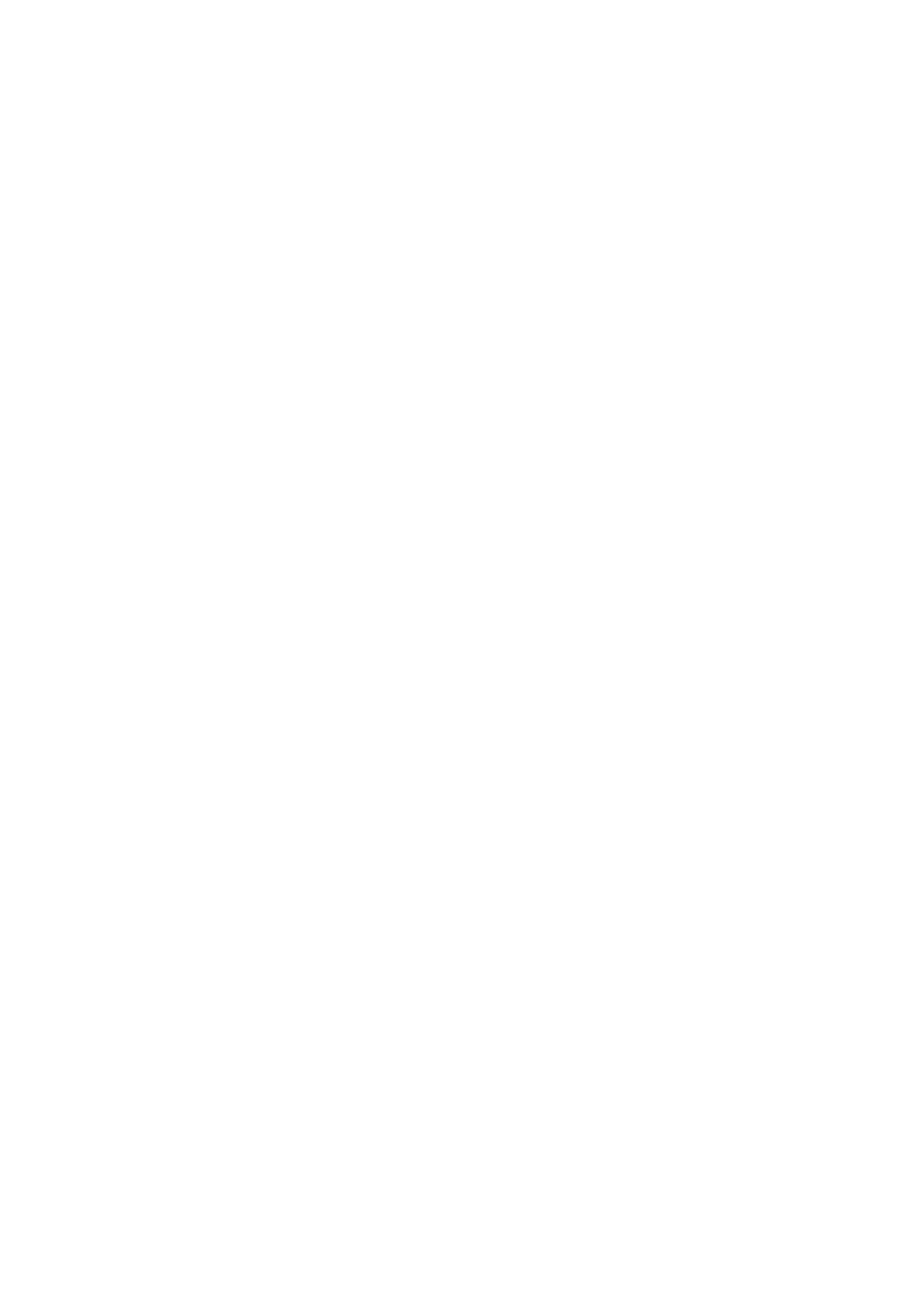# *ABSTRACT*

This paper outlines the standard neoclassical model (SNM) of the impact of immigration on the incomes of the resident (pre-immigration) population. We augment the SNM to allow for foreign ownership of and government equity in the capital stock. Using the expanded model, four *back-of-the-envelope* (BOTE) calculations are made. The calculations reveal that the size of the *Berry-Soligo* welfare triangle is small and is dominated by the effects of foreign ownership of capital and government equity in capital. In our preferred scenario, the BOTE calculation indicates that the 1991-92 Australian immigrant intake reduced residents' income. We believe the results of the BOTE calculations justify a more comprehensive study incorporating a range of other influential factors determining the impact of immigration on residents' income. We suggest a list of such factors and report on work done in these specific areas. Essential to a comprehensive study are the integration of results from studies in specific areas, and the devotion of resources to the tasks of further data collection and model development.

JEL classification: F22, D33, D60

Keywords: immigration, residents' income, capital mobility, government equity, Berry-Soligo effect.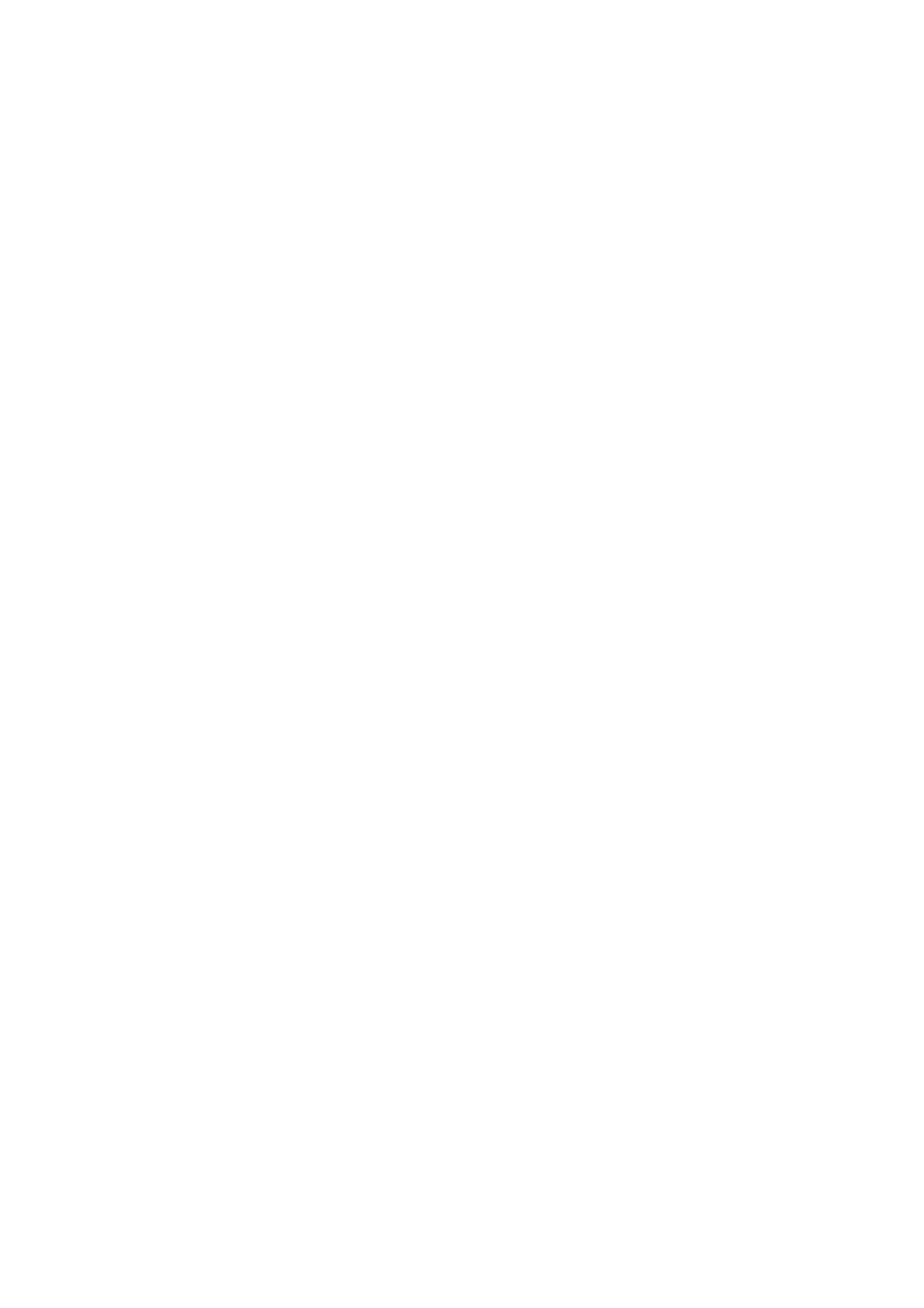# *CONTENTS*

|                |                                                        | page           |
|----------------|--------------------------------------------------------|----------------|
| Abstract       |                                                        |                |
| $\overline{I}$ | <b>Introduction</b>                                    | 1              |
| $\mathcal{I}$  | Whose Income?                                          | $\overline{2}$ |
| Ш              | The Berry-Soligo or Standard Neoclassical Model        | $\mathfrak{Z}$ |
| IV             | Three Modifications to the Standard Neoclassical Model | $\overline{4}$ |
| V              | The Expanded Model                                     | 7              |
| VI             | Results                                                | 10             |
| VII            | <b>Concluding Remarks</b>                              | 13             |
|                | References                                             | 17             |

# *LIST OF TABLES*

| $\mathcal{I}$ | Data for Australia, 1991-92                     |  |
|---------------|-------------------------------------------------|--|
|               | 2 Values for Parameters and Exogenous Variables |  |
| 3             | <i>Results</i>                                  |  |

# *FIGURE*

|  |  | Immigration and Incomes in a Simple Economy |  |
|--|--|---------------------------------------------|--|
|  |  |                                             |  |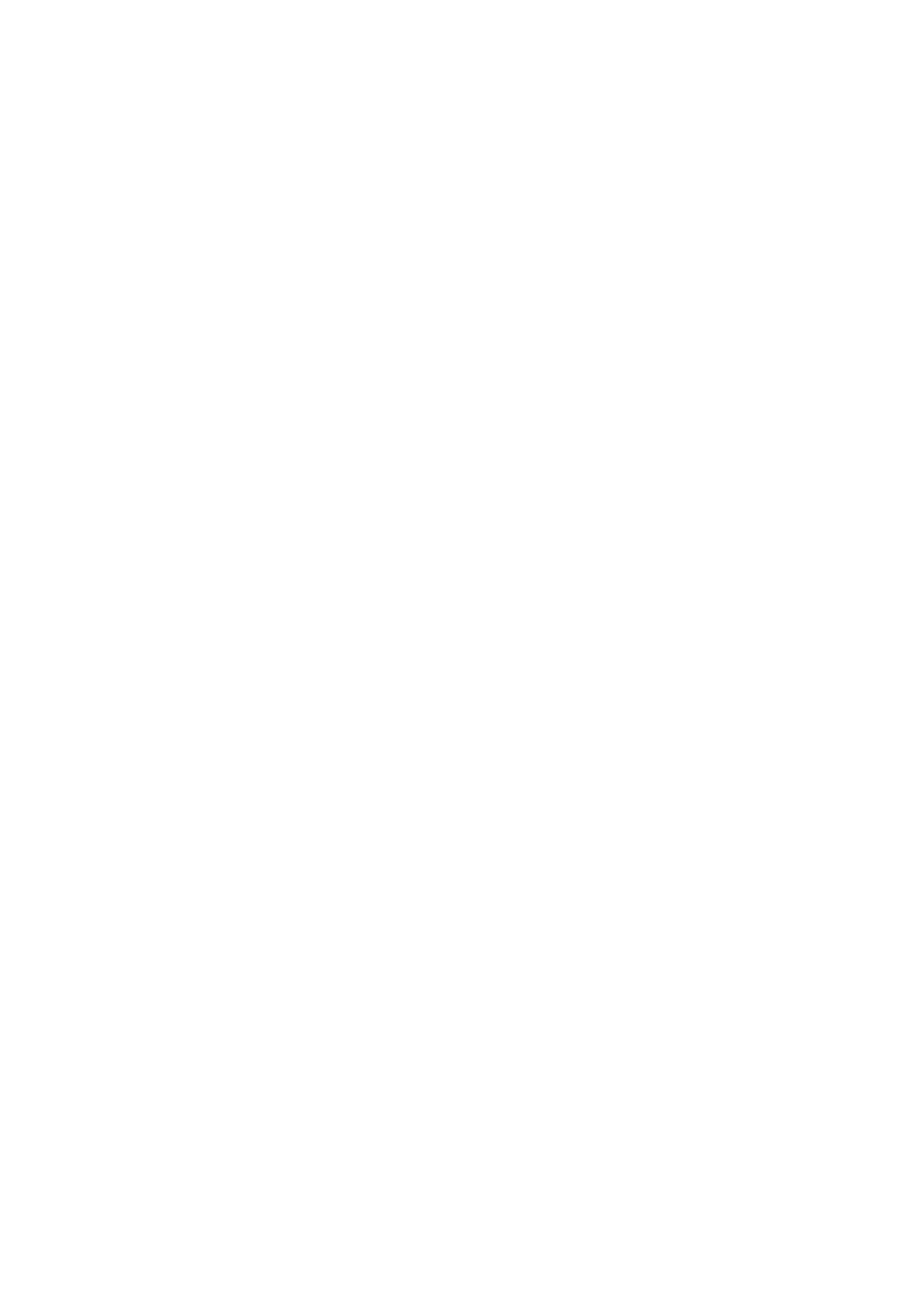# *THE EFFECT OF IMMIGRATION ON RESIDENTS' INCOMES IN AUSTRALIA: SOME ISSUES RECONSIDERED*

by

Matthew W. PETER

*Centre of Policy Studies and the Department of Economics, Monash University, Clayton, Victoria 3168*

and

George VERIKIOS\*

*Department of Economics, Monash University, Clayton, Victoria 3168*

# *I Introduction*

In assessing the effect of immigration on living standards in Australia, most empirical studies have focused on immigration-induced changes in various measures of income per capita.1 Society's welfare most likely depends on many more arguments than just income, such as leisure time, clean air, open spaces and other quality of life variables. However, income (or the value of goods and services represented by income payments) is an important component of the economic welfare of society and changes in it are therefore an essential input to any assessment of the impact of immigration. In this paper, we reconsider the various arguments raised in the literature on the effects of immigration on the income of (pre-immigration) Australian residents. In addition, we offer *back-of-the-envelope* (BOTE) calculations to illustrate the potential importance of the role of government equity in, and foreign ownership of, Australian assets in determining the impact of immigration on the income of the resident population.

In the next section, we define the resident population and discuss the relevance of changes to its income in assessing the economic welfare effects of immigration. In section *III*, we explain the effect of immigration on residents' income in the standard neoclassical model (SNM). In section *IV,* we outline modifications to the SNM. In section *V*, we develop a model with the facility to test the sensitivity of residents' income to additional immigration. Section *VI* presents the results of our BOTE calculations of the impact of the 1991-92 immigrant intake in Australia on residents' income. We include calculations, using the expanded model, measuring the sensitivity of the SNM to variations in government ownership and foreign ownership of Australian assets. Concluding remarks are contained in section *VII.*

l

<sup>\*</sup> The authors thank P.D. Adams, P.B. Dixon, M. Malakellis, J. Menon and B.R. Parmenter for helpful advice.

<sup>1</sup> See, for example, Withers (1985 and 1988), Baker (1985), Centre for International Economics (CIE, 1988) and Nevile (1990).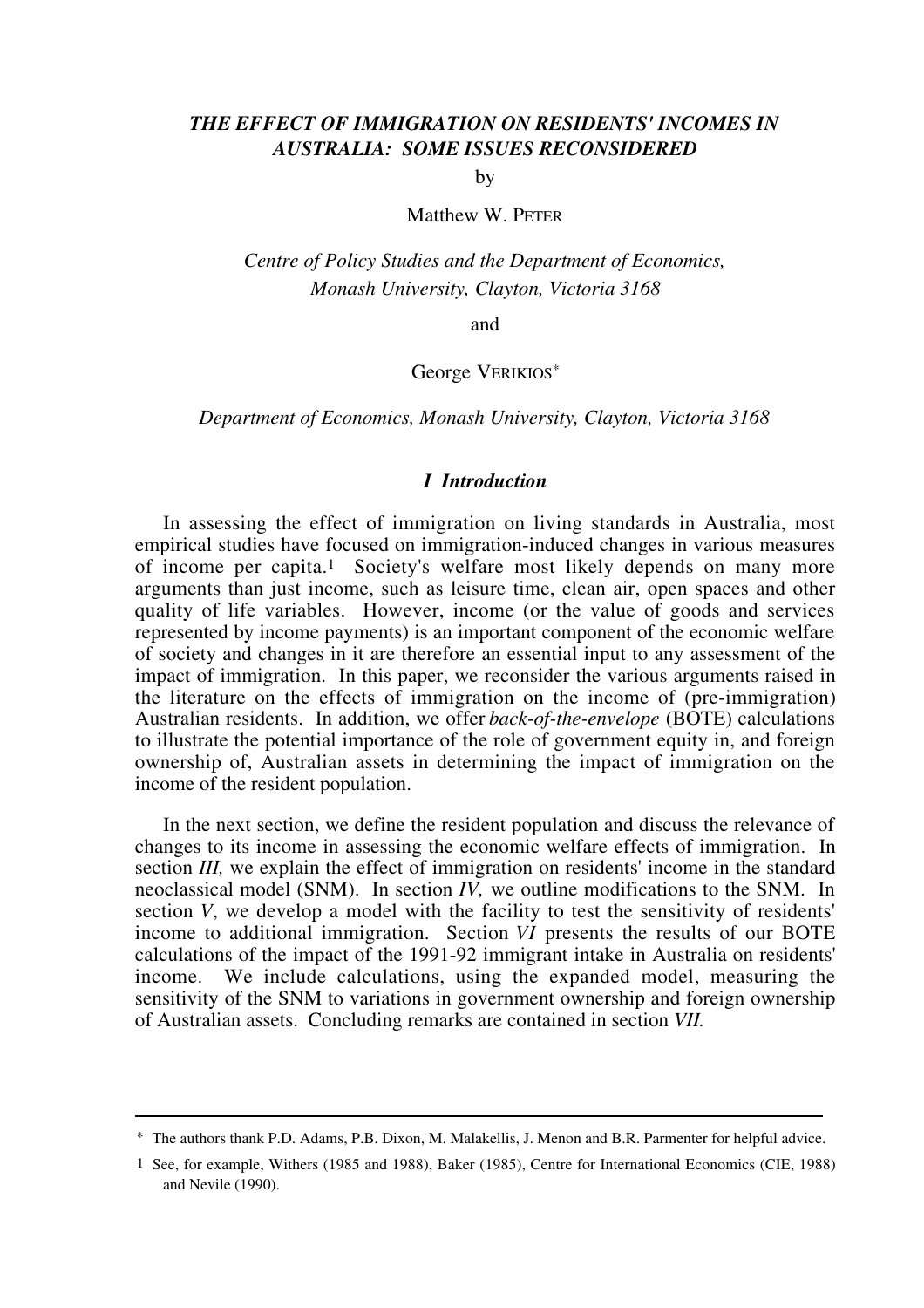# *II Whose Income?*

A recent survey of the Australian literature on the economics of immigration concludes, on the basis of changes in aggregate income per capita of the postimmigration population, that the effects of immigration on Australian living standards are benign.2

Parmenter (1990) and a growing number of other authors have recognised that assessing the economic welfare effects of immigration on the basis of changes in measures of income per capita of the post-immigration population can be misleading (see Parmenter and Peter, 1991; Fel, 1992; Peter, 1993a and 1993b; and Clarke and Ng, 1993).3 Parmenter argues that in an ex-ante sense, the immigrants reveal their preferences by the act of choosing to migrate. That is, from their choice to migrate, we can infer that immigrants are better off than had they remained in their countries of origin. It is changes in the welfare of the residents which is the missing information necessary for the assessment of the welfare effects of immigration. If the residents' welfare increases, the welfare of the post-immigration population unambiguously increases. If the residents' welfare declines, the effect of immigration on the population's welfare is ambiguous and depends on the magnitude of the decline and the relative weighting given to residents' and immigrants' welfare. A simple example can illustrate the point.

Imagine a situation where additional immigrants have lower workforce participation rates or lower skills than the residents, but where industry is subject to increasing returns. Income per capita of the post-immigration population may fall if the low productivity of immigrants dominates the effects of increasing returns. However, the residents may experience an increase in income due to the effects of increasing returns. In this example, the contribution of the immigration-induced change in income to the residents' welfare is positive. Had we used the change in income per capita of the post-immigration population as our relevant measure, we would have concluded that the immigration-induced change in income to society's welfare was negative.

The preceding discussion has assumed that the 'residents' are a well-defined group. Even if it is agreed that residents are the correct group of focus, difficulty arises in determining a universally acceptable definition of the resident population. The majority of current Australian residents are either former immigrants or offspring of immigrants. Therefore, what is the timing which results in the transition from immigrant status to resident status? One approach, is to consider the entire population existing at the point in time when a decision on additional immigration is to be made as residents, and to exclude the additional immigrants from the resident group. This is the approach implicitly assumed in the SNM and it is the definition that will be used

<sup>2 &</sup>quot;In summary, while not totally unequivocal, the weight of evidence leads to the conclusion that Australian living standards, measured in terms of output and income per capita, have benefited as a result of the type and scale of immigration that has been experienced to date." Wooden (1994, p.141).

<sup>3</sup> Parmenter and the other authors follow a number of economists who make the point that the welfare of the residents should be distinguished from that of newly-arrived immigrants. See for example Bhagwati and Rodriguez (1975), Usher (1977) and Withers (1985).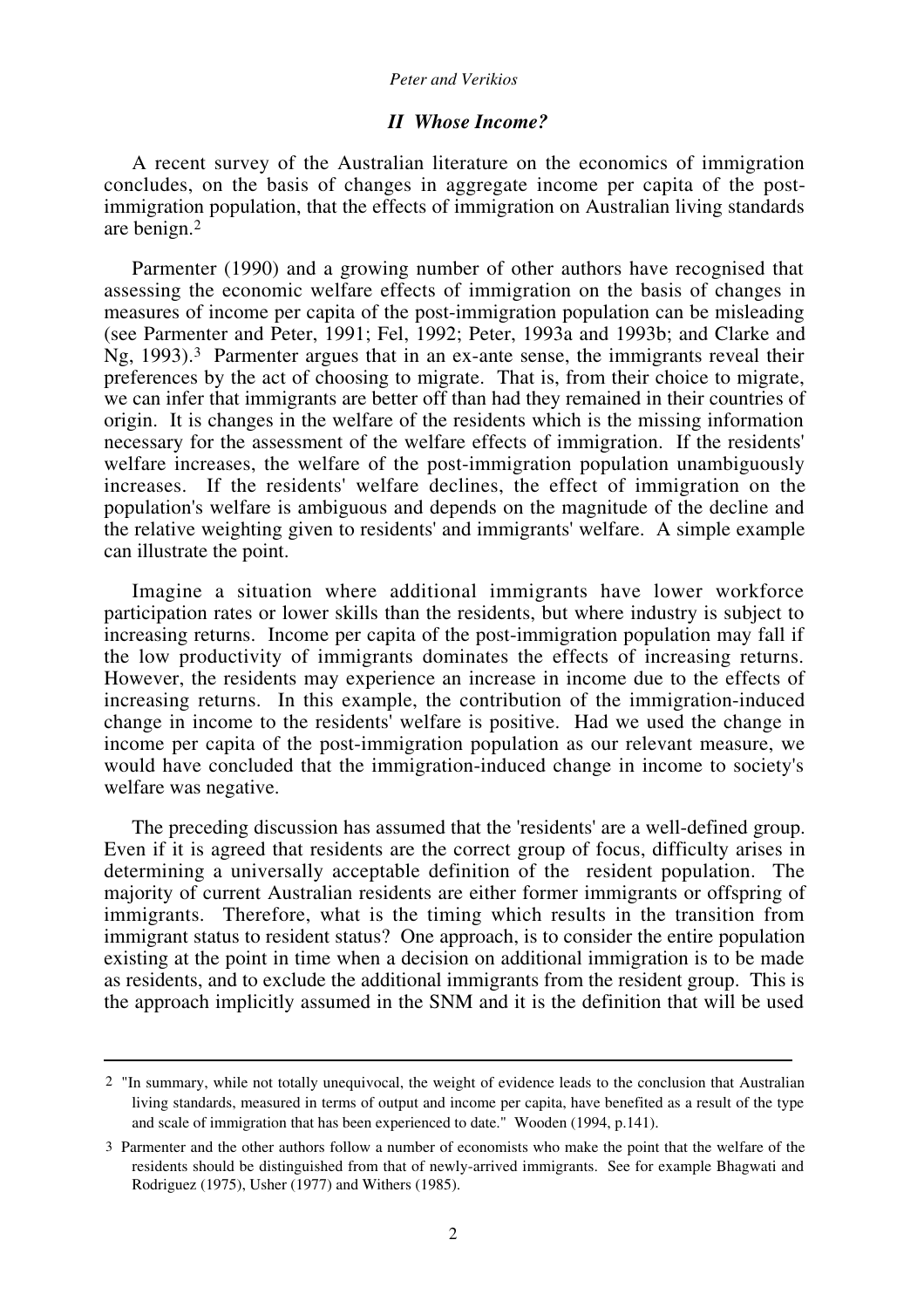throughout this paper. At any given point in time, it is this group, or its representatives, which must decide on the future immigrant intake. Therefore, it is reasonable to assume that this group will *inter alia* take into account changes in its income when deciding on the immigrant intake.

# *III The Berry-Soligo or Standard Neoclassical Model* <sup>4</sup>

Neoclassical trade theory suggests that additional immigration can increase the factor incomes of the residents. In the neoclassical framework, firms are subject to constant-returns-to-scale (CRTS) production technology, and product and factor markets are perfectly competitive. These assumptions guarantee that factors of production are paid their marginal products. In addition, it is assumed that the variable factor and the fixed factor are homogeneous. If immigrants cause an increase in the ratio of the variable factor to fixed factor, neoclassical theory predicts an increase in resident factor income if the residents own the economy's fixed factors. In the SNM, the variable factor is assumed to be labour and the fixed factor is capital. This outcome is illustrated in Figure 1.

# **Figure 1. Immigration and Incomes in a Simple Economy**



Figure 1 depicts the economy's demand curve for labour (i.e., the marginal product of labour, MPL) and labour's pre-immigration real return  $(W_1)$  and employment  $(N_1)$ . The pre-immigration real income, the area  $0N1AW$ , is distributed between labour and capital (assumed to be entirely owned by the residents) with the amount  $0N1AW1$ 

l

<sup>4</sup> Expositions of the Berry-Soligo model (Berry and Soligo, 1969) can be found in the Australian literature in Tu (1991), Parmenter and Peter (1991) and Clarke and Ng (1993).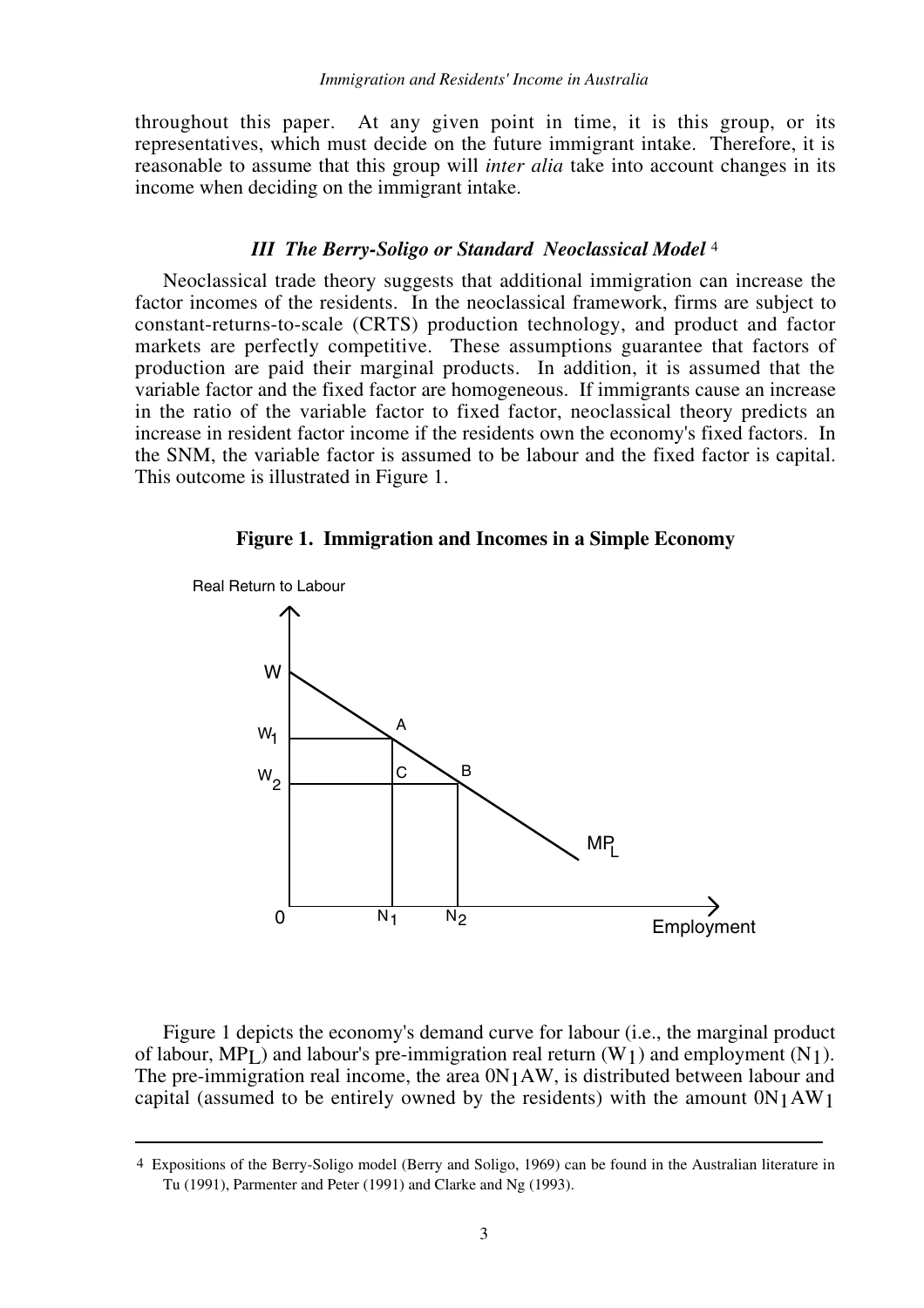accruing to labour and the amount  $W<sub>1</sub>AW$  accruing to capital. Now assume that immigration adds to the supply and employment of labour but leaves capital (and its ownership) unaffected. In Figure 1, the new employment level is  $N_2$  resulting in a decline in the real wage to  $W_2$ . The economy's real income is increased to the area  $0N2BW$ . To the immigrants goes the area  $N1N2BC$ , while the income of resident workers is now the area  $0N1CW2$ . From labour income, the area  $W2CAW1$  is redistributed to (resident) capital owners, who also enjoy the additional area CBA. In sum, the residents experience an increase in real income equal to the area of the triangle CBA.

The above analysis is a gross simplification of the real world. For example, Parmenter and Peter (1991) show that the welfare triangle implied by an ORANI simulation conducted by the Centre for International Economics (CIE, 1988) for the Committee to Advise on Australia's Immigration Policy, is more than offset by the reduction in the terms of trade implied in the same simulation. In the same paper, Parmenter and Peter show that it is possible that an income gain to the residents, greater than that implied by the triangle, is possible if there is a redistribution of the tax burden favouring residents.

# *IV Three Modifications to the Standard Neoclassical Model*

Our task is to calculate BOTE estimates of the SNM and to test its robustness to variations in: (i) the distribution of the ownership of the capital stock between residents and foreigners, (ii) the distribution of the returns to government-owned capital between residents and newly-arrived immigrants, and (iii) the response of the capital stock to changes in employment. We select cases (i) and (ii) for sensitivity analysis because of an *a priori* expectation that their effects may be significant for Australia. Case (iii) is selected because of the fixed-capital assumption of the SNM. Fixed capital stock is a short-run assumption, however, as immigration-induced employment growth increases capital rentals, we would expect investors to increase their rate of capital accumulation. In the remainder of this section, we elaborate on our reasons for choosing cases (i) to (iii) for sensitivity analysis.

# *The distribution of capital between residents and foreigners*

Table 1 shows that about 30 per cent of Australia's capital stock is foreign owned. If we allow for foreign ownership of capital in the SNM, then the larger the foreign ownership, the larger the transfer of income to foreigners from resident workers. That is, part of the rectangle  $W<sub>2</sub>CAW<sub>1</sub>$  in Figure 1 goes to foreigners rather than residents and this loss in resident income offsets the gain represented by triangle CBA (part of which is also captured by foreigners).

# *The distribution of the returns to government-owned capital between residents and immigrants*

Usher (1977) highlighted that newly-arrived immigrants, on becoming citizens of the country of destination, enjoy the right to a share in the goods and services provided for the population by the government. The newly-arrived immigrants also share in the burden of debt held by the government. However, if the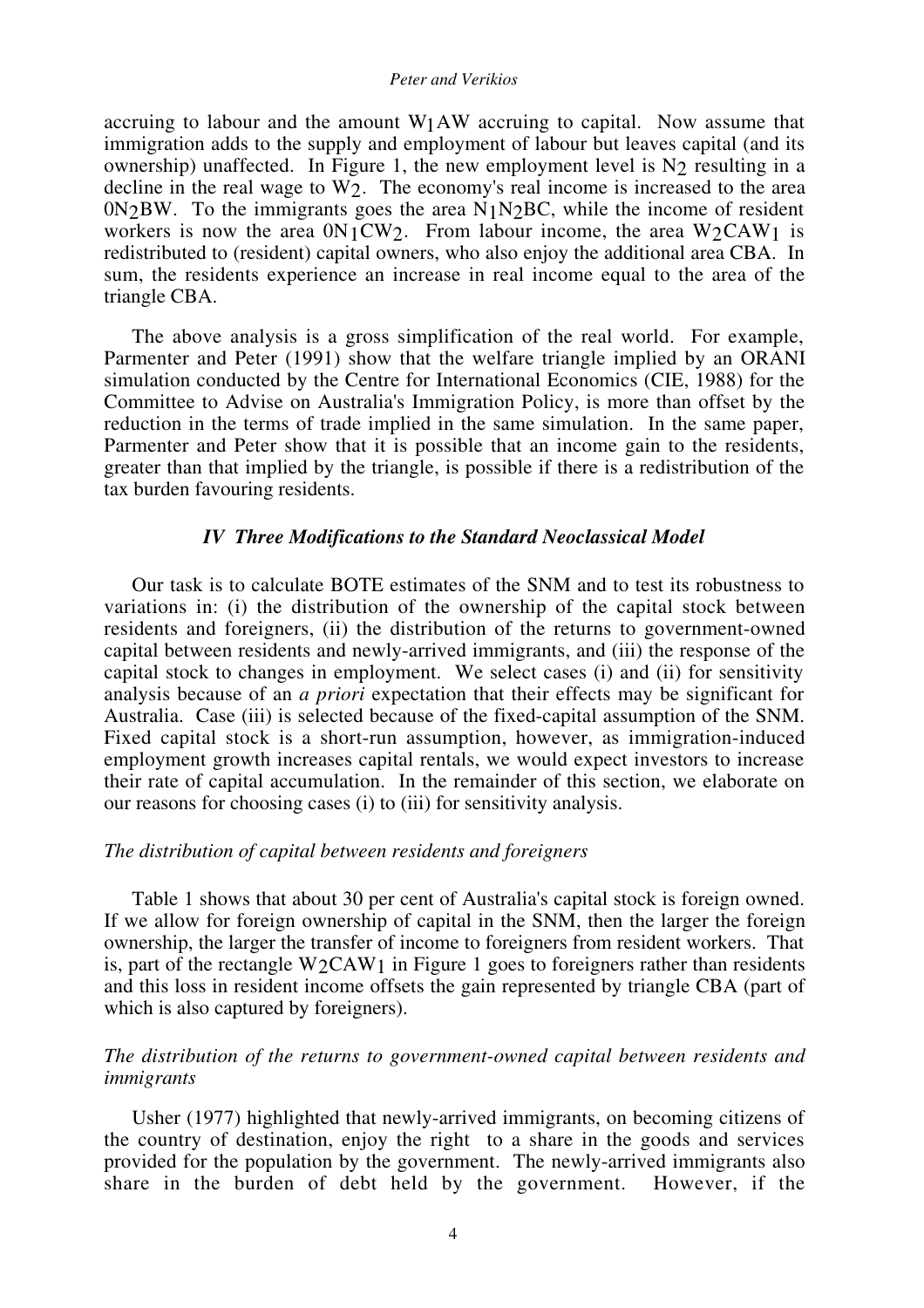| 1. Total Capital Stock        | \$1,102,124m |
|-------------------------------|--------------|
| (a) Private assets (resident) | \$455,039m   |
| (b) Private assets (foreign)  | \$303,360m   |
| (c) Public assets             | \$343,725m   |
| 2. Public Debt                | \$108,818m   |
| 3. GDP at factor cost         | \$342,080m   |
| 4. Population                 | 17.5m        |
| 5. Labour force               | 7.78m        |
| 6. Labour share of output     | 0.57         |
| 7. Additional immigration     | 107,400      |

Table 1. *Data for Australia, 1991-92\**

\* All values are in 1991-92 current prices.

Sources:

*Row 1*; ABS (1993), Australian National Accounts, Capital Stock, cat. no. 5221.0.

*Rows 1a and 1b;* private assets is all stock owned by unincorporated enterprises, corporate trading enterprises, financial enterprises and real estate transfer expenses (ABS cat. no. 5221.0). The private sector assets were divided between resident and foreign owners at a ratio of 60:40 (ABS (1993), Australian Economic Indicators, June, cat. no. 1350.0).

*Row 1c*; public assets were those held by government trading enterprises, financial enterprises and government in general (ABS, cat. no. 5221.0).

*Row 2*; public debt is net total debt of Commonwealth, State and Local governments (ABS (1992), Public Sector Debt, cat. no. 5513.0).

*Row 3;* ABS (1992), Australian National Accounts National Income and Expenditure, cat. no. 5204.0.

*Rows 4 and 5*; ABS (1992), The Labour Force, cat. no. 6202.0.

*Row 6*; ABS, cat. no. 5204.0.

*Row 7*; Price (1993)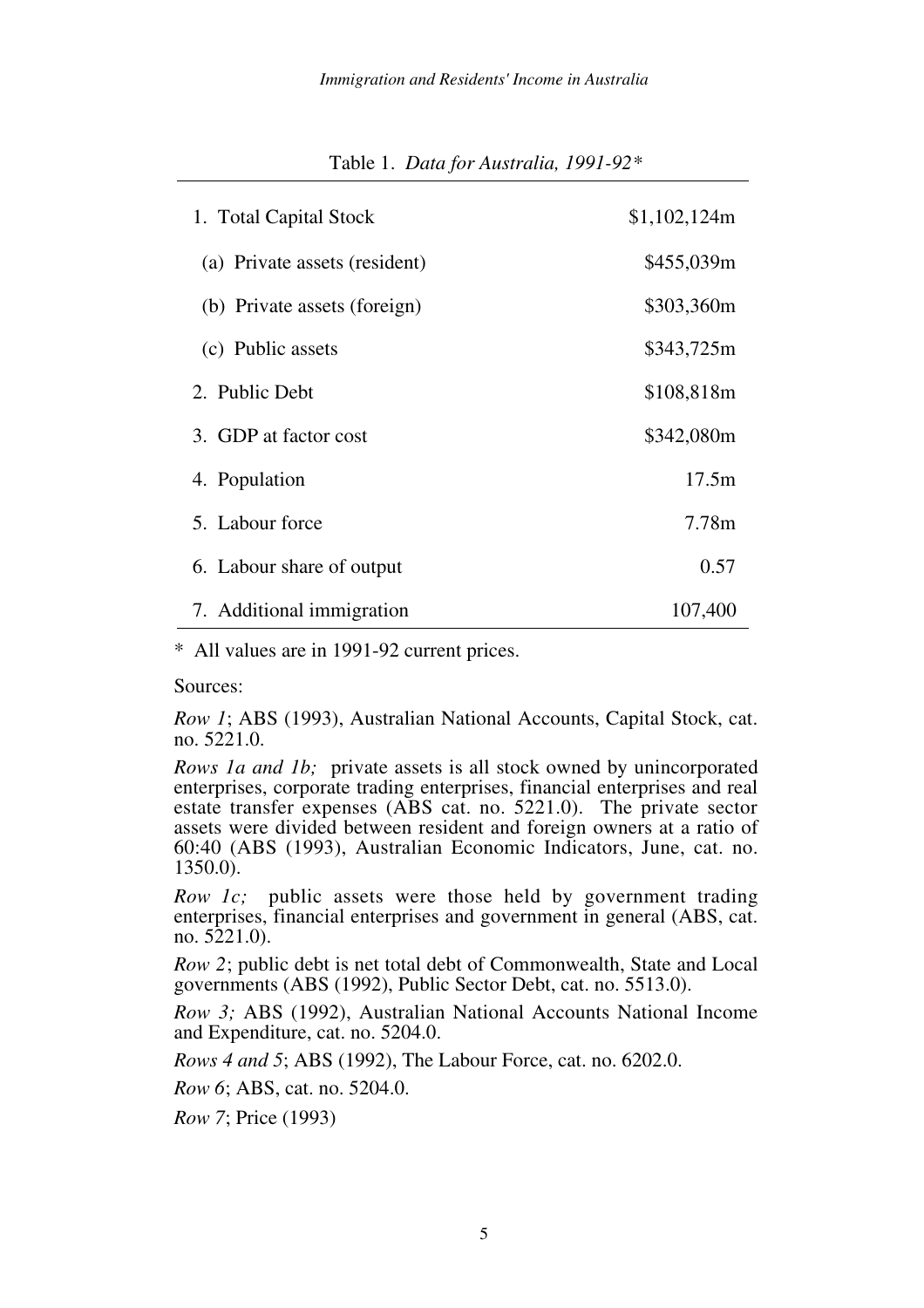government's equity is positive, meaning that the value of government-owned resources is greater than the government's debt, the additional immigrants will capture a share of that equity (and the returns associated with it) at the expense of the residents.5

To illustrate, imagine an economy where the government has accumulated capital. The government distributes the resulting rentals to citizens on a per capita basis. Now consider two extreme cases: (i) where the government acquired the capital through past taxes on the resident population and (ii) where the government acquired the capital by borrowing from the resident population. In case (i), the government has appropriated the capital from the citizens but pays the citizens their 'lost' rentals in the form of government-provided goods and services and benefits. In this case, the government's public debt is zero and the residents' current (and future) tax liability with respect to public debt is also zero. In the second case, the government must tax the residents the value of the interest payments on the borrowings used to fund the capital either directly or by amassing an ever increasing level of debt (resulting in tax payments some time in the future). In case (ii), assuming the interest rate on the government debt and the real rate of return on capital (net of depreciation) are equal, the residents' tax liability with respect to public debt will be equal to the stream of rentals from the government-owned capital. Assuming that the time-preference discount rate is equal to the interest rate, the residents are equally well off in either case (i) or (ii). Now consider an addition to the population via immigration. Assume that the government's policy is to continue to distribute the rentals on governmentowned capital to all citizens (residents and immigrants alike) on a per-capita basis. The result is a reduction in the rentals distributed to the residents from the existing government-owned capital stock as they are forced to share with the immigrants. Assume also that the government does not discriminate between residents and immigrants in its tax policy. In case (ii), the residents are no worse-off after immigration as the reduction in the rental stream from government-owned capital is just equal to the residents' reduction in their tax liability, with respect to the public debt. However, in case (i), the residents lose due to the immigration-induced addition to the population. With no future tax liability associated with public debt, there is no offsetting tax reduction for residents associated with a reduction in the debt burden as in case (ii).

The value of government equity in the capital stock in Australia can be calculated from Table 1 as the sum of public assets (row 1c) less the value of public debt (row 2). That is, the value of government equity in the capital stock in 1991-92 is \$234,907 million. This gives a value for the share of net government-ownership of the economy's capital stock of 21 per cent.

l

<sup>5</sup> At this stage of the discussion, we are ignoring the possibility that many government-supplied commodities may be *public* goods in the sense that they are nonexclusive and nonrival (e.g., defence, quarantine controls). The nature of public goods is that additional consumers (e.g., additional immigrants) can be supplied with the good at zero marginal cost and without reducing the consumption level of the existing consumers (e.g., the residents). The current discussion therefore pertains to government supplied commodities that are *private* goods in the sense that they are exclusive and rival.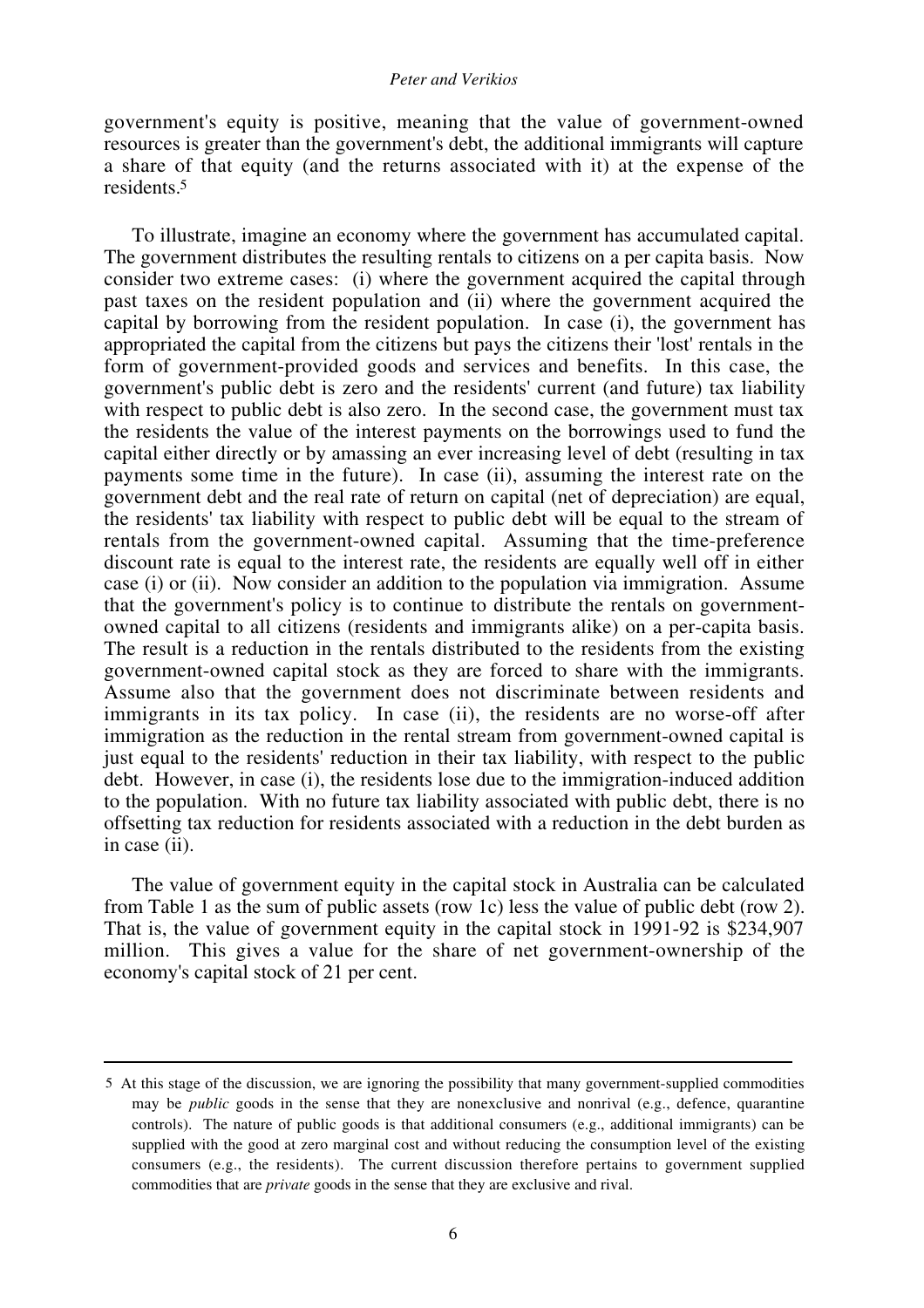# *Movements in the capital stock*

In the SNM, the capital stock is assumed to be unaffected by the immigrationinduced increase in employment. With CRTS and competitive markets, the increase in employment leads to an increase in the real return to capital. In a small country such as Australia, an increase in the return to capital can be expected to lead to an increase in the level of capital formation in the long run.

# *V The Expanded Model*

# *Theoretical Structure*

The expanded SNM, with allowance for foreign and government ownership of capital, and variations in the capital stock, is captured in the following nine equations :

| $Y = AL^{\alpha}K^{(1-\alpha)},$ | $0 < \alpha < 1$ , | (1) |
|----------------------------------|--------------------|-----|
|                                  |                    |     |

$$
r = (1 - \alpha)Y/K
$$
 (3)

$$
K_p = (1 - \theta)K\tag{4}
$$

$$
K_g = \theta K \tag{5}
$$

$$
K_{gi} = (1 - \rho)K_g \tag{6}
$$

$$
L = L_1 + L_m \tag{7}
$$

$$
K_{pi} = (1-\gamma)K_p
$$
 (8)

$$
Y_i = w_i + r(Kgi + Kpi)
$$
 (9)

Equation (1) defines the production function of the economy where output  $(Y)$  is a Cobb-Douglas function of labour (L) and capital (K). The technology coefficient (A) and the exponent  $(\alpha)$  in equation (1) are parameters.

Equations (2) and (3) relate the real returns to labour (w) and capital (r) to their respective marginal products.

Equations (4) and (5) disaggregate the capital stock into privately-owned capital  $(K_p)$  and government-owned capital  $(K_g)$ . The share of government-owned capital  $(θ)$  is a parameter.

Equation (6) defines the capital owned by the government on behalf of the residents (K<sub>gi</sub>) as a share of total government-owned capital (1- $\rho$ ), where  $\rho$  is a parameter.

Equation (7) defines the labour force as the sum of the resident labour force  $(L<sub>i</sub>)$ and the newly-arrived immigrant labour force.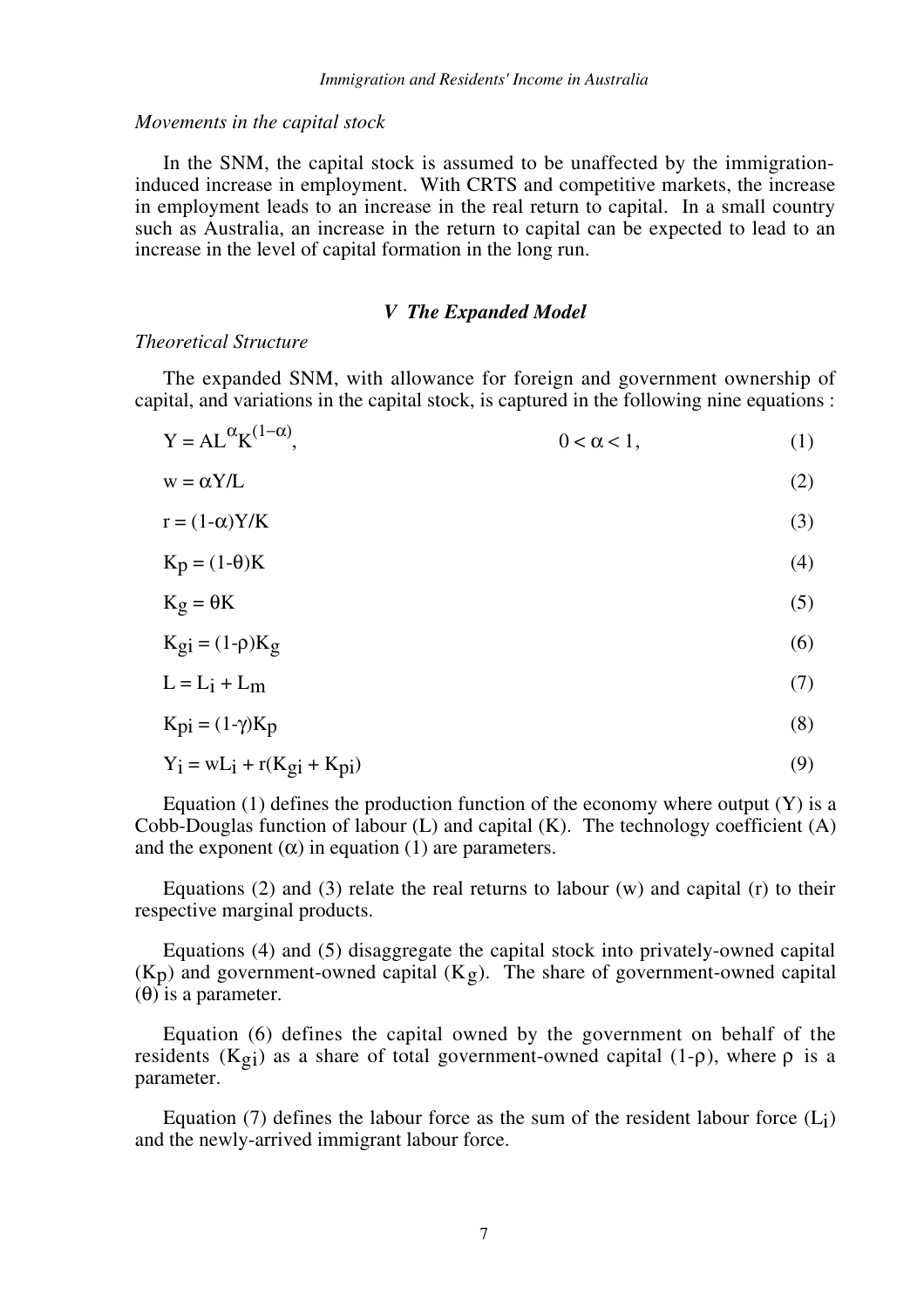Equation (8) defines the private-sector capital owned by residents  $(K_{pi})$  as a share of the total private-sector-owned capital. This equation allows for foreign ownership of capital via the parameter γ.

Finally, equation (9) defines the income accruing to the residents  $(Y_i)$ . The residents' income is the addition of their labour income (the first term on the righthand side (RHS) of equation 9) and their capital income (the second term). Residents' capital income is the addition of the returns from privately-owned and governmentowned capital.

The model contains 12 variables in 9 equations. To close the model we set the values of  $L_i$ ,  $L_m$ , and K exogenously. We can simulate the SNM and variations in the SNM by varying the parameter settings of the expanded model and by varying the value of K.

We conduct four BOTE calculations of the change in residents' income due to additional immigrants equal to 107,400 people, which was the intake for 1991-92. We choose the 1991-92 intake as, in terms of numbers, it is representative of the annual intake of Australian immigrant intakes since 1970-71.

Of the four BOTE calculations, one covers the SNM and three cover variations to the SNM. The three variations are: the SNM with variable capital, the SNM with government and foreign ownership of capital and the SNM with variable capital and with government and foreign ownership of capital.

We can use the expanded model to move between BOTE calculations by varying the values of the model's parameters and the value of K. The relevant parameter settings for each BOTE calculation are derived from the data presented in Table 1 and are summarised in Table 2.

|                          | <b>BOTE Calculation</b>                                                           |                 |                                                                                 |                 |
|--------------------------|-----------------------------------------------------------------------------------|-----------------|---------------------------------------------------------------------------------|-----------------|
|                          | Without government<br>or foreign ownership<br>of pre-immigration<br>capital stock |                 | With government and<br>foreign ownership of<br>pre-immigration<br>capital stock |                 |
| Parameter<br>or Variable | Short run<br>(1)                                                                  | Long run<br>(2) | Short run<br>(3)                                                                | Long run<br>(4) |
| A                        | 0.10                                                                              | 0.10            | 0.10                                                                            | 0.10            |
| $\alpha$                 | 0.57                                                                              | 0.57            | 0.57                                                                            | 0.57            |
| $L_i$                    | 7.78m                                                                             | 7.78m           | 7.78m                                                                           | 7.78m           |
| $L_{m}$                  | 47,747                                                                            | 47,747          | 47,747                                                                          | 47,747          |
| K                        | 1,102m                                                                            | 1,109m          | 1,102m                                                                          | 1,109           |
| θ                        | 0.00                                                                              | 0.00            | 0.213                                                                           | 0.212           |
| ρ                        | 0.00                                                                              | 0.00            | 0.006                                                                           | 0.006           |
|                          |                                                                                   |                 |                                                                                 |                 |

*Table 2. Values for Parameters and Exogenous Variables*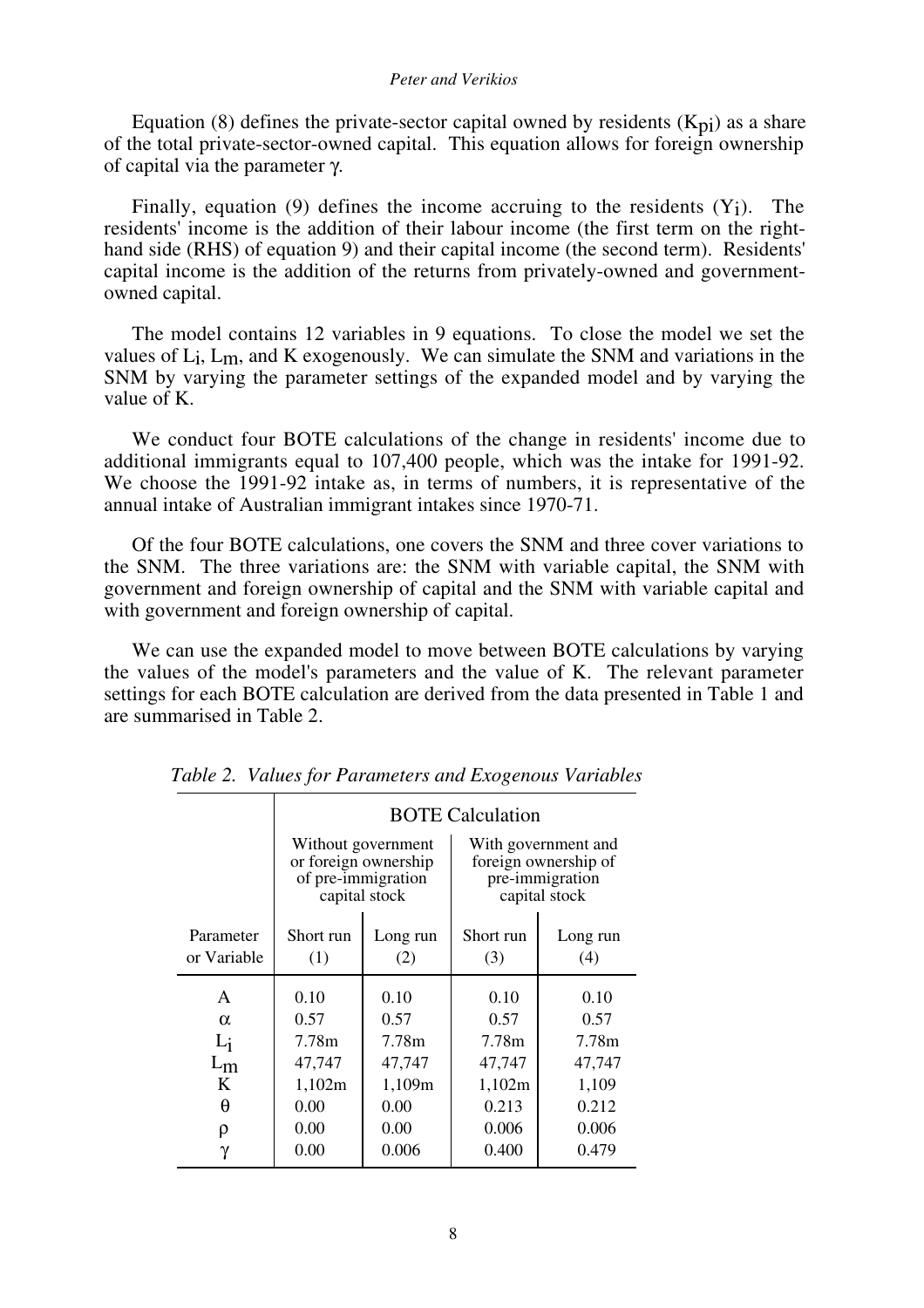The values of A,  $\alpha$ , L<sub>i</sub> and L<sub>m</sub> are common to each BOTE calculation. The values of  $\alpha$  and  $L_i$  are taken from rows 6 and 5 respectively of Table 1. The value of the technology parameter A is determined to satisfy equation (1) given the values (from Table 1) of Y, K, L<sub>i</sub>, and  $\alpha$ . That is, we determine A on the basis of the preimmigration labour force, when  $L_m$  is assumed to be zero and L equals  $L_i$ .

In deriving a value for  $L_m$ , we maintain the SNM assumption that the immigration-induced increase in the labour force is the same proportion as the immigration-induced increase in the population. The implication is that the labourforce participation and employment rates of the immigrants are the same as those of resident labour force. A further implication is that the immigrants have the same skill profile as the residents and that immigrants and residents are paid a common wage. Of course, the labour force profile of a given immigrant intake can be expected to deviate from the average of the resident labour force. Indeed, it may be as a result of policy that the immigrants' labour force profile is different from the average of the residents, e.g., if the policy is to attract high-skilled immigrants. Evidence suggests that recent immigrant intakes have higher unemployment rates, lower participation rates and higher skill levels than the residents.6 Also, the labour force profile varies from one intake to another. For example, it has been estimated that the 1988-89 intake had a higher participation rate than residents while the 1989-90 intake had a lower participation rate.<sup>7</sup>

We do not test the sensitivity of the SNM to variations in the newly-arrived immigrants' labour-force profile. However, Foster (1992) provides evidence that variations in the composition of the immigrant intake based on preferred options of the Federal government, the ACTU and Birrell, Healy and Smith (1992), have little impact on macroeconomic variables. We return to the issue of the immigrants' labourforce profile in section *VII* below.

The settings of the remaining parameters and variables, listed in Table 2, move us between BOTE calculations. The SNM is based on the assumption that the capital stock is unaffected by additional immigration and the associated change in employment and that capital rentals adjust. In a competitive economy subject to CRTS production technology, we would anticipate that, in the long run, capital mobility would return factor prices and the capital-labour (K/L) ratio to their preshock levels. Using the expanded model, we simulate this case holding the K/L ratio at its pre-immigration rate by increasing the capital stock in proportion with the immigration-induced increase in employment.

Another feature of the SNM is the assumption that the pre-immigration capital stock is fully owned by the residents. This assumption is captured in the expanded model by setting the parameters  $\rho$ , and  $\gamma$  equal to zero. We wish to test the sensitivity of the SNM to the case where the returns to government equity are divided between residents and newly-arrived immigrants, and where foreigners own some portion of the capital stock. For these calculations, the parameter setting for  $\rho$ , (giving the newly-arrived immigrants' share of returns from government-equity in the capital

 $\overline{\phantom{a}}$ 

<sup>6</sup> See Healy (1994), CIE (1992) and Foster (1992).

<sup>7</sup> See CIE (1990 and 1992).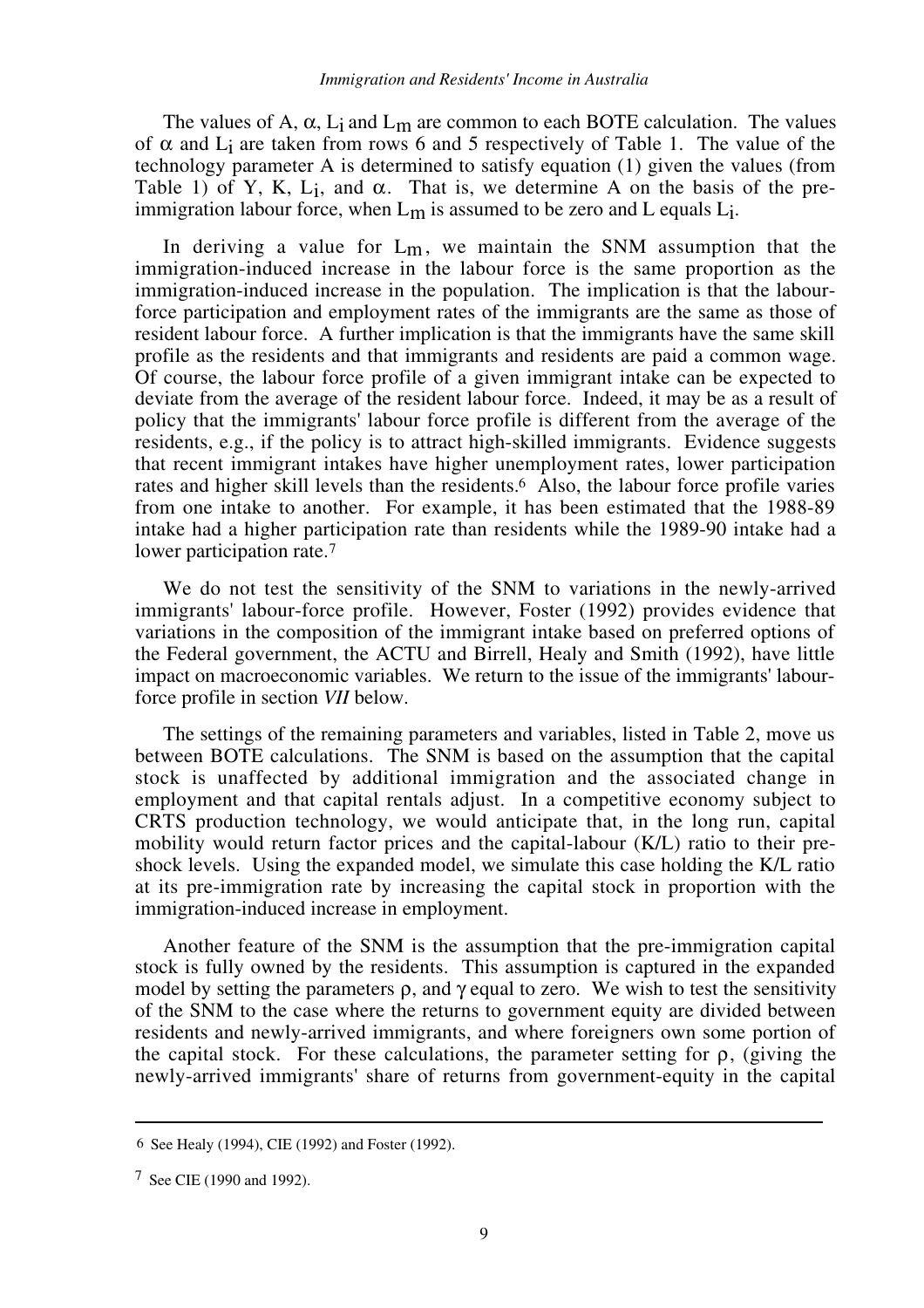stock) is fixed at the proportion of the newly-arrived-immigrants in total population. That is, we assume that the returns to government equity are distributed to the population on a per capita basis. The values for  $\theta$ , (the share of government equity in the capital stock), and γ, (the share of foreign ownership of total privately-owned capital), vary between the short-run and long-run experiments. In the short run,  $\theta$  is given by the ratio of government equity to total capital stock. This is calculated from Table 1 by subtracting row 2 from row 1c and dividing by row 1, The short-run value of  $\gamma$  is calculated from Table 1 by dividing row 1b by row 1. In the long run, the immigration-induced increase in employment does not disturb factor returns from their pre-immigration levels. With no change in the returns to the factors of production, the domestic agents' (residents and government) factor incomes are unaffected by additional immigration. Unless the domestic agents' savings-to-income ratios increase after additional immigration, the domestic agents are not in a position to increase their accumulation of capital. The provision of additional capital must therefore come from foreigners (in the form of equity or debt) and/or the newlyarrived immigrants (from their funds transferred from their countries of origin to Australia). We accommodate the possibility that the expansion in the capital stock is funded by foreigners or immigrants by allowing the shares of government-owned capital and residents' privately-owned capital to vary, such that the levels of government equity and private resident ownership of capital are unaffected by the effects of additional immigration.

# *VI Results*

Table 3 summarises the results for the four BOTE calculations. The first number in each cell  $(\Delta Y_i)$  reports the annual change in residents income due to the addition of 47,747 immigrants. These values, which we have been estimated in a comparativestatic framework, should be capitalised as this change is permanent and, hence, ongoing through time. The second number in the cells (*PV*) is the present value of the change in residents' income.8 To place the present values of the changes in residents' income in context, we also report the present value as a percentage of 1991-92 GDP. This is the last number reported in each column.

We begin our description of the results with the BOTE calculation (1).

*BOTE (1) NoGovernment or Foreign Ownership ofPre-immigrationCapital: Shortrun*

The parameter settings for this calculation cause the expanded model to collapse to the SNM and the value of  $\Delta Y_i$  reported in Table 3 is an estimate of the

<sup>8</sup> The present value is based on a discount rate of 7.23 per cent which is the real rate of return on Australian capital, net of depreciation in 1991-92. This figure is estimated by taking the ratio of 1991-92 Gross Operating Surplus (GOS) to the asset value of the capital stock and subtracting the aggregate rate of depreciation (estimated at 6 per cent). The sources for the asset value of the capital stock and GOS are those used in Table 1 (see sources for row 1 and row 6 of Table 1 for capital stock and GOS respectively). The estimate of the rate of depreciation is based on the average of 1991-92 industry depreciation rates weighted by capital rentals. The value for the real rate of return on capital of 7.23 per cent is similar to the 1991-92 rate of interest on Commonwealth government 10 year treasury bonds (8.9 per cent, Reserve Bank of Australia, 1993) less the 1991-92 percentage change in the GDP deflator (1.5 per cent, ABS cat. no. 5206.0).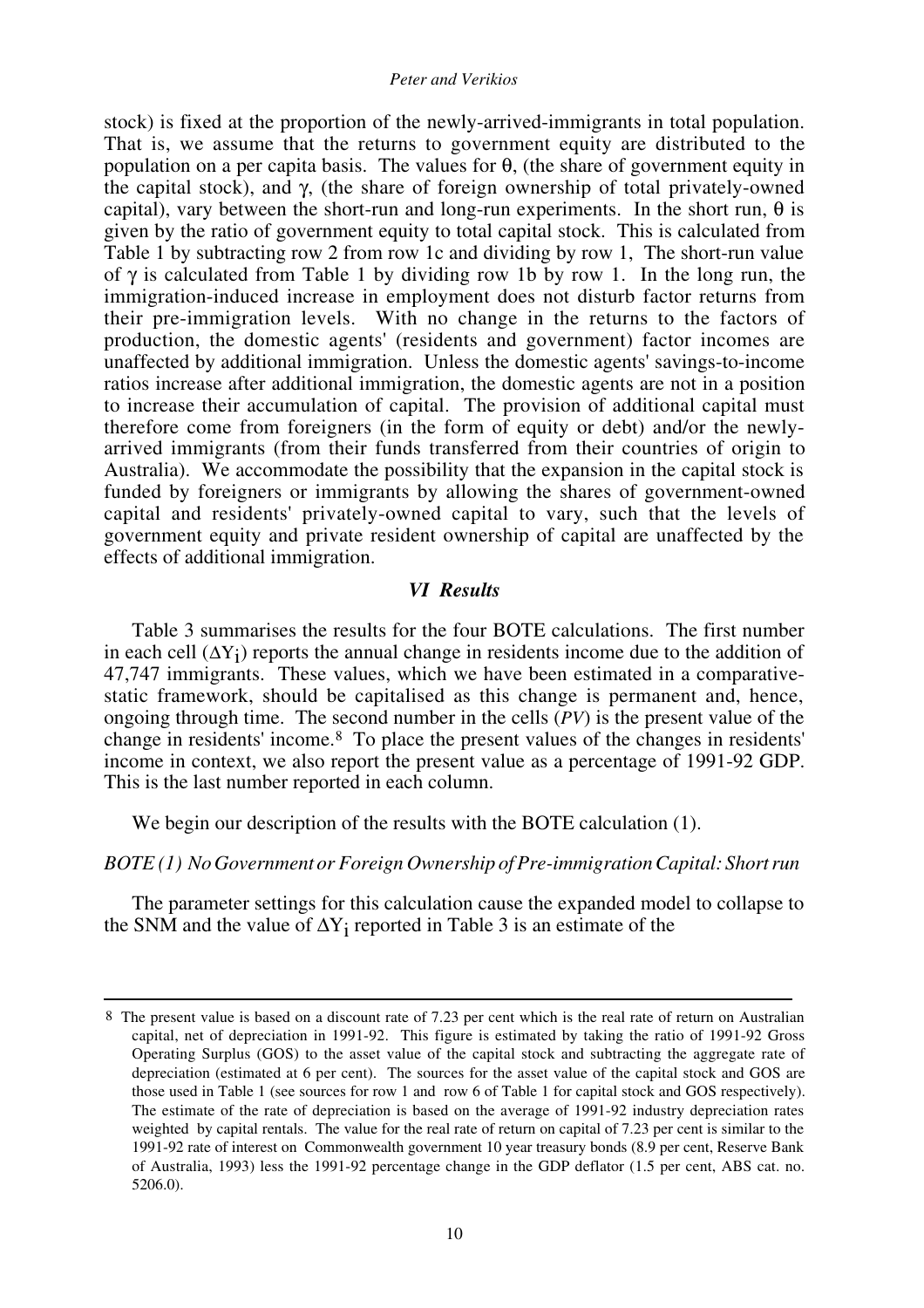|                                | <b>BOTE Calculation</b>                                                           |                                 |                                                                                 |                                     |
|--------------------------------|-----------------------------------------------------------------------------------|---------------------------------|---------------------------------------------------------------------------------|-------------------------------------|
|                                | Without government<br>or foreign ownership<br>of pre-immigration<br>capital stock |                                 | With government and<br>foreign ownership of<br>pre-immigration<br>capital stock |                                     |
| Residents<br>Income            | Short run<br>\$m, 1991-92<br>(1)                                                  | Long run<br>\$m, 1991-92<br>(2) | Short run<br>\$m, 1991-92<br>(3)                                                | Long run<br>\$m, 1991-92<br>(4)     |
| $\Delta Y_i$<br>PV<br>$\%$ GDP | 1.57<br>21.71<br>0.006                                                            | 0.00<br>0.00<br>0.000           | $-353.26$<br>-4885.96<br>$-1.438$                                               | $-192.41$<br>$-2661.27$<br>$-0.780$ |

*Table 3. Results*

Berry-Soligo triangle (the area CBA in Figure 1). Using Figure 1, we can intuitively compute (to a first-order approximation) the Berry-Soligo triangle. We start by noting that in Figure 1,

 $CBA = 0.5\text{A}$ w $\text{A}$ L

which can be rewritten as

CBA =  $-0.5$ wL $\eta_{w,L}(\Delta L/L)^2$ ,

where the elasticity of the marginal product of labour with respect to employment  $(\eta_{W,I})$  is

 $\eta_{w,L} =$ ∆w/w  $\frac{\Delta W}{\Delta L/L} = \alpha - 1.$ 

The values of the various terms determining the area CBA can be derived from Table 1. The value of the real wage bill (wL) is given by multiplying the share of labour costs in GDP ( $\alpha$ ) by GDP to give 194,986 million. The values of  $\eta_{w,L}$  and the proportion of newly-arrived immigrants to total population (∆L/L) are -0.43 and 0.006 respectively. These values give an estimate of CBA of \$1.5 million.

*BOTE (2) No Government or Foreign Ownership of Pre-immigration Capital: Long run*

Given the parameter settings listed in Table 3, the post-immigration value of  $Y_i$  in the expanded model is

 $Y_i = wL_i + r(1-\gamma)K$ 

where  $(1-\gamma)K$  is the pre-immigration value of the residents' capital stock and w and r are unaffected by the impact of additional immigrants. Hence, the post-immigration value of Y<sub>i</sub> is equal to its pre-immigration value and  $\Delta$ Y<sub>i</sub> is zero. In Figure 1, we can see that the increase in residents' income in the SNM is dependent on the negative slope of the marginal product of labour. In the long run, the marginal product of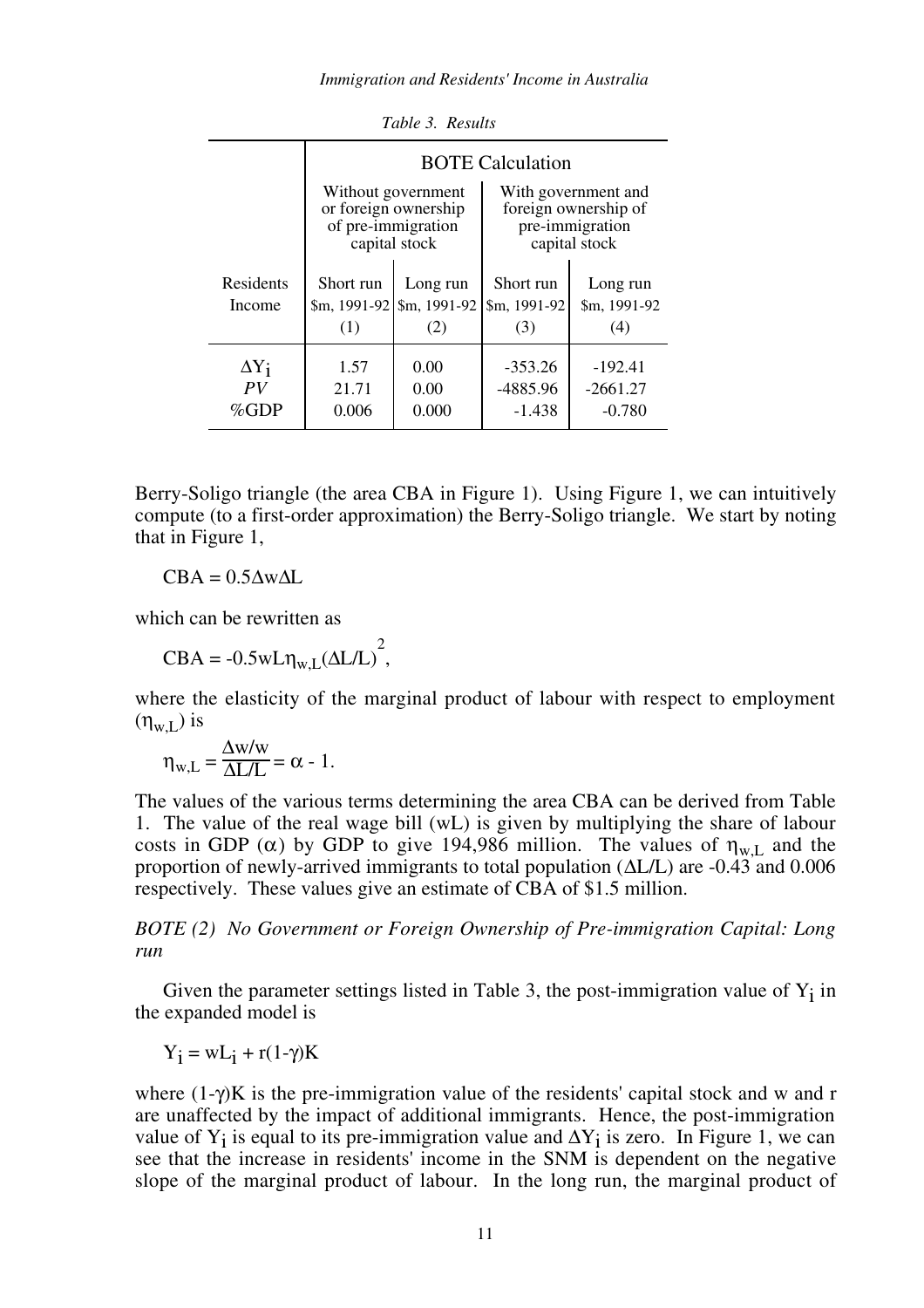labour is horizontal and the increase in employment leads to additional wages, captured by the newly-arrived immigrants and additional rentals to new capital stock, captured either by immigrants (if they transfer funds) or foreigners.

*BOTE (3) With Government and Foreign Ownership of Pre-immigration Capital: Short run*

In contrast to the SNM, this calculation is conducted with non-zero settings for the share variables  $\theta$ ,  $\rho$  and  $\gamma$ , in recognition of newly-arrived immigrants' sharing the returns to government-owned capital with residents and foreign ownership of capital.

Given the parameter settings for this experiment, post-immigration residents' income can be written as,

 $Y_i = wL_i + r(1-\gamma)(1-\theta)K + r(1-\rho)\theta K$ 

where the first term on the RHS of the above equation is the residents' wage income, the second term is their returns to privately-owned capital and the final term is their return from government equity in the capital stock. The change is residents income can therefore be written as,

 $\Delta Y_i = \Delta w L_i + {\Delta r (1-\gamma)(1-\theta)K} + {\Delta r (1-\rho)\theta K - r\theta K \Delta \rho}.$  (10)

The first term on the RHS of equation (10) is the change in residents' wage income. The second term is the change in residents' return from privately-owned capital. Within the second term, the share of capital rentals accruing to government and foreigners are netted out by the terms  $(1-\gamma)$  and  $(1-\theta)$ . The third term on the RHS of equation (10) is the residents' return from government-owned capital. Within the third term, there are two countervailing effects. The first term within the curly brackets calculates the residents' gain from the post-immigration increase in rentals from government-owned capital. The second term calculates the loss in residents' rentals due to the sharing of the government-owned capital stock with the newlyarrived immigrants. Note that, by assumption, the term  $\Delta \rho$  is equal to the newlyarrived immigrants as a proportion of the population due our definition of residents as the total pre-immigration population.

The values of the three terms in equation (10) are:

|                                    | $\mathbb{S}_{m}$ |
|------------------------------------|------------------|
| labour income                      | $-512$           |
| return to privately-owned capital  | 243              |
| return to government-owned capital | -84              |
| Total loss to incumbents           | $-353$           |

The loss in labour income is the same as in the SNM and measures the area W<sub>2</sub>CAW<sub>1</sub> in Figure 1. However, the combined effects of the transfer of resident labour income to foreign owners of capital and the dilution of the resident share in returns to government-owned capital results in a net loss to residents of \$353 million. The Berry-Soligo triangle is dominated by the effects of foreign ownership and the redistribution of returns to government-owned capital.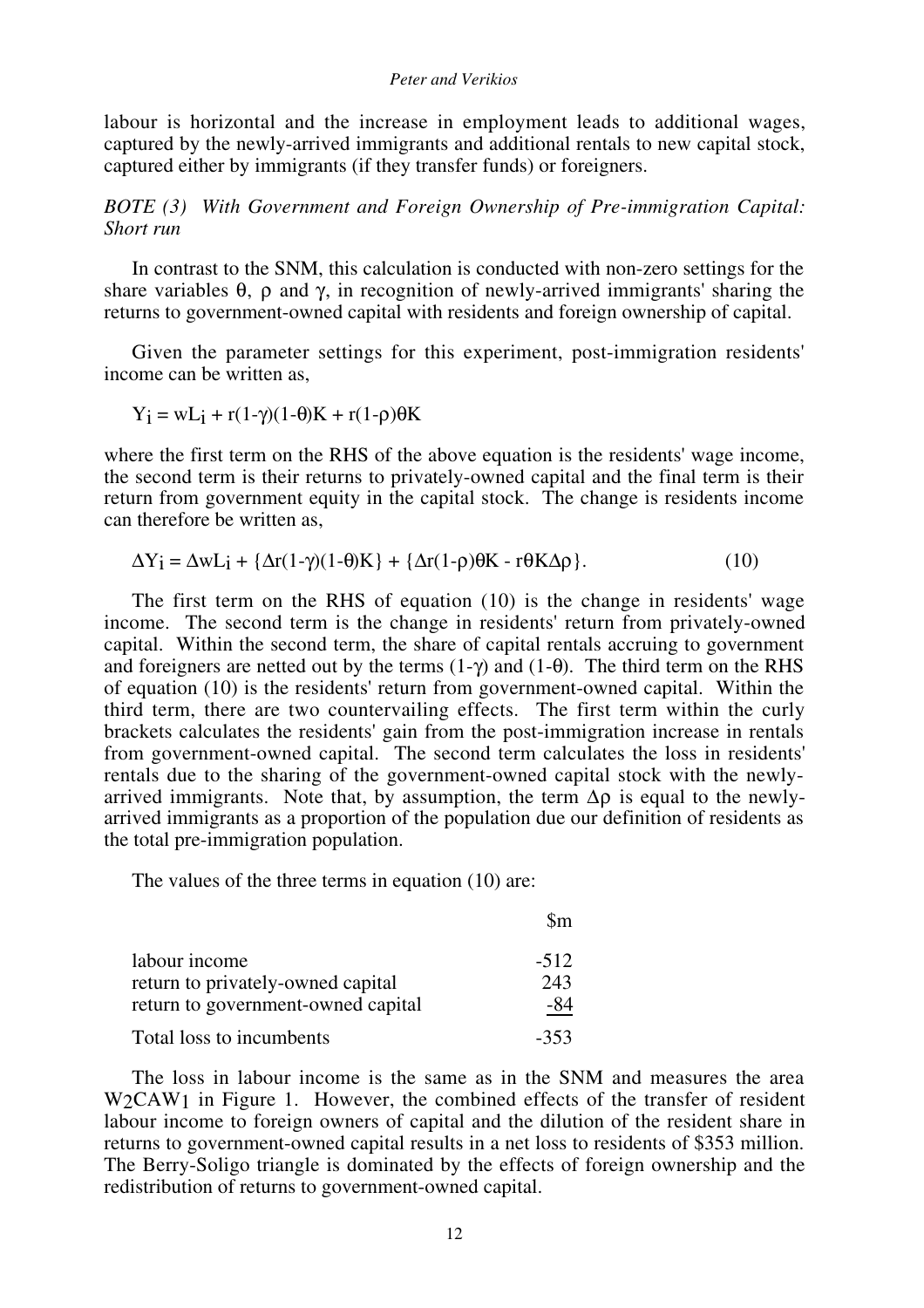# *BOTE (4) With Government and Foreign Ownership of Pre-immigration Capital: Long run*

In this calculation, factor prices are unaffected by the impact of immigration. Therefore, with resident employment and private ownership of capital stock fixed, the residents' wage bill and rentals from privately-owned capital are unaffected. Government ownership of capital is also assumed to be unaffected by immigration, however, residents must share the returns from government-owned capital with the newly-arrived immigrants. With the post-immigration value of capital rentals from government-owned capital unchanged, residents' income form this source must fall in proportion to the decline in the share of the resident population in the postimmigration population. We can calculate this number by multiplying the preimmigration value of rentals to government-owned capital by the share of the newlyarrived immigrants in the post-immigration population. This gives a loss of \$192 million.

# *VII Concluding Remarks*

Standard neoclassical theory suggests that immigration-induced employment growth leads to an increase in residents' income when the economy's fixed factors are entirely owned by residents. The standard neoclassical case abstracts from a range of economic phenomenon that are potentially quite influential in determining the effect of immigration on residents' income. Of the many possible influences, the effect of foreign ownership of and government equity in the capital stock are likely to be quantitatively significant in the Australian context.

To gauge orders of magnitude, we undertake four BOTE calculations which test the sensitivity of residents' incomes to four scenarios; (1) the standard neoclassical model (SNM), (2) the SNM with a fixed capital-labour (K/L) ratio, (3) the SNM modified to allow for the existence of foreign ownership of and government equity in the capital stock, and (4) a long-run case where additional immigration does not disturb the K/L ratio, but where foreign and government ownership of the capital stock is allowed. Our calculations are calibrated to Australian data for the year 1991- 92 when the immigration intake was 107,400 representing an addition to the Australian population of about 0.6 per cent.

In the SNM calculation we find that the impact of additional immigration causes a relatively small increase in residents' income of about \$1.6 million. This is an estimate of the Berry-Soligo triangle. We calculate the present value of the residents' gain to be \$22 million or about 0.006 per cent of 1991-92 GDP.

When we allow for foreign and government ownership of the capital stock, we find that immigration results in a decline in residents' income. Two mechanisms explain this result. First, in the SNM the additional employment generated by immigration causes a fall in the real wage and a rise in the rentals to capital. Residents who derive their income from labour experience a fall in income, but their loss is transferred as a gain to the owners of capital who, in the SNM, are assumed to be residents. When we allow for foreign ownership of the capital stock, part of the transfer of income from resident workers to capital owners is captured by foreigners resulting in a net decline in resident income. Second, with government equity in the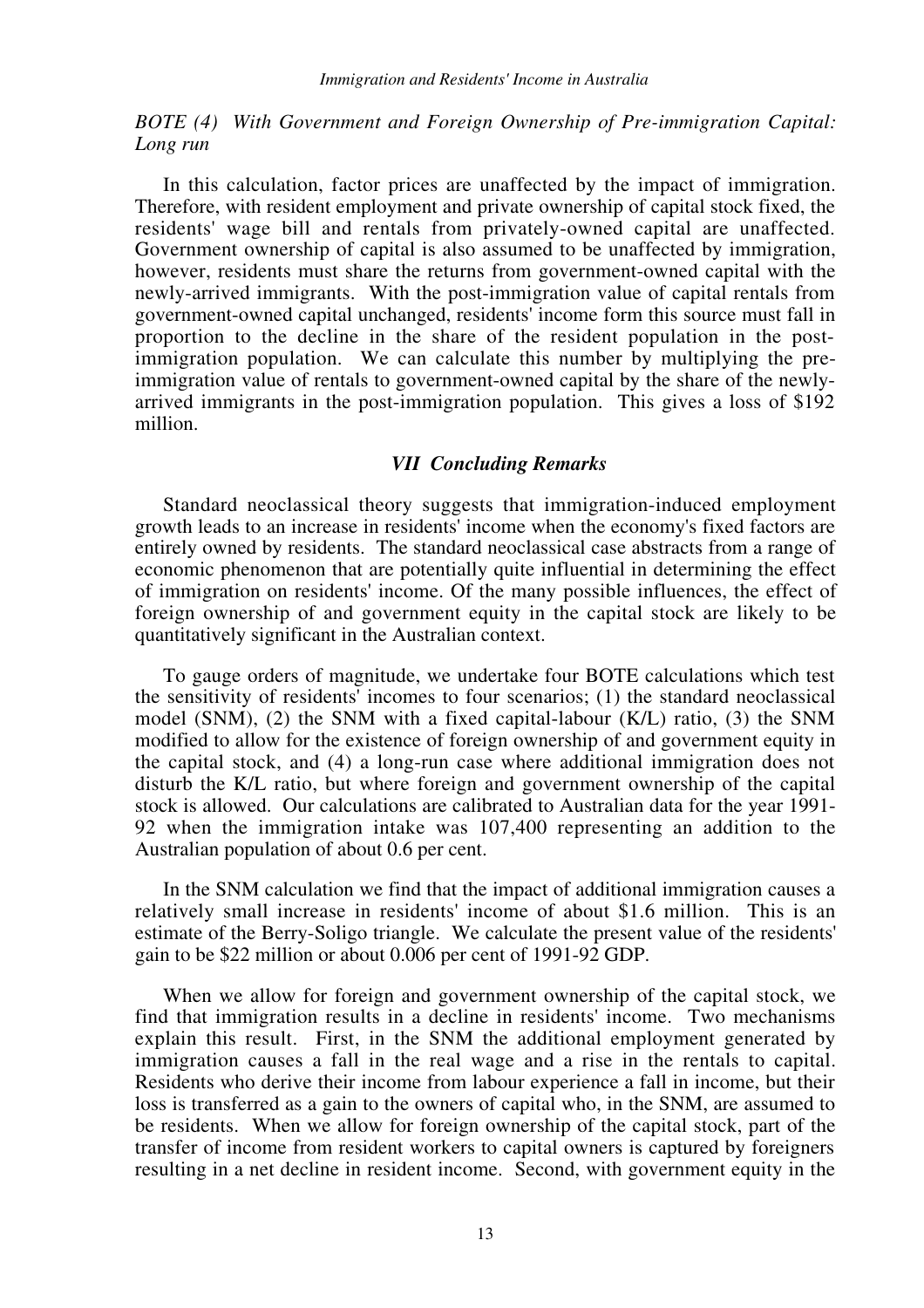capital stock, the residents now share the returns to government-owned capital with the newly-arrived immigrants thereby reducing residents' incomes compared to the SNM. That is, the transfers of income from residents to foreigners and newly-arrived immigrants, swamp the value of the Berry-Soligo triangle. In the calculation with fixed capital stock, the net effect is a reduction in residents' income of \$353 million. The present value of this loss is \$4,886 million which is about 1.44 per cent of 1991- 92 GDP. In the calculation with the K/L ratio fixed, only the second mechanism operates (i.e., the transfer of some government rentals to newly-arrived immigrants) and residents' income loss is \$192 million, which has a present value of \$2661 million and is 0.78 per cent of 1991-92 GDP.

In summary, our BOTE calculations show a change in residents' income ranging from a small positive amount, in the SNM calculation, to a relatively large negative amount in the SNM calculation modified to allow for foreign and government ownership of the capital stock. Our opinion is that of the four calculations, the most realistic is the case which allows for foreign and government ownership, but which keeps the K/L ratio rather than the capital stock fixed.

However, we do not claim that our BOTE calculations provide any more than a first pass at quantifying the impact of immigration on residents' income. The BOTE calculations are based on a very simple model which abstracts from a multitude of economic phenomena of potential significance in determining the effect of immigration on residents' incomes. Given that our preferred BOTE calculation indicates a relatively significant negative impact on residents' income, we believe a more comprehensive study into the effect of immigration on residents' income is justified. In such a study, we believe the following issues to be of critical importance.

*Dynamic adjustment in the capital market*. Our BOTE calculations indicate that residents' income is sensitive to changes in the K/L ratio. We model only stylised short-run and long-run scenarios. In reality, there is a time path which the K/L ratio follows in moving from the short run to the long run. There are at least three important issues in modelling the adjustment process of the capital stock.

First, what is the response of investors to the immigration-induced shock over time? To answer this question we need a model that recognises the technological relationship between capital formation and investment, and the extent to which investors use all information (past, present and future) in formulating their current investment decisions.

Second, does the timing of the shock, with respect to the business cycle, affect the outcome? For example, if we increase the size of the labour force through immigration during a downturn in economic activity, will it add to employment or to unemployment? Available statistical evidence suggests that the unemployment rate is unaffected by the level of immigration in the short run and even during recessions (see Ackland and Williams 1992, Pope and Withers 1989, and Withers and Pope 1985). These studies are based on the application of Granger causality. Scope remains for the confirmation of these results from models built on more convincing theoretical foundations.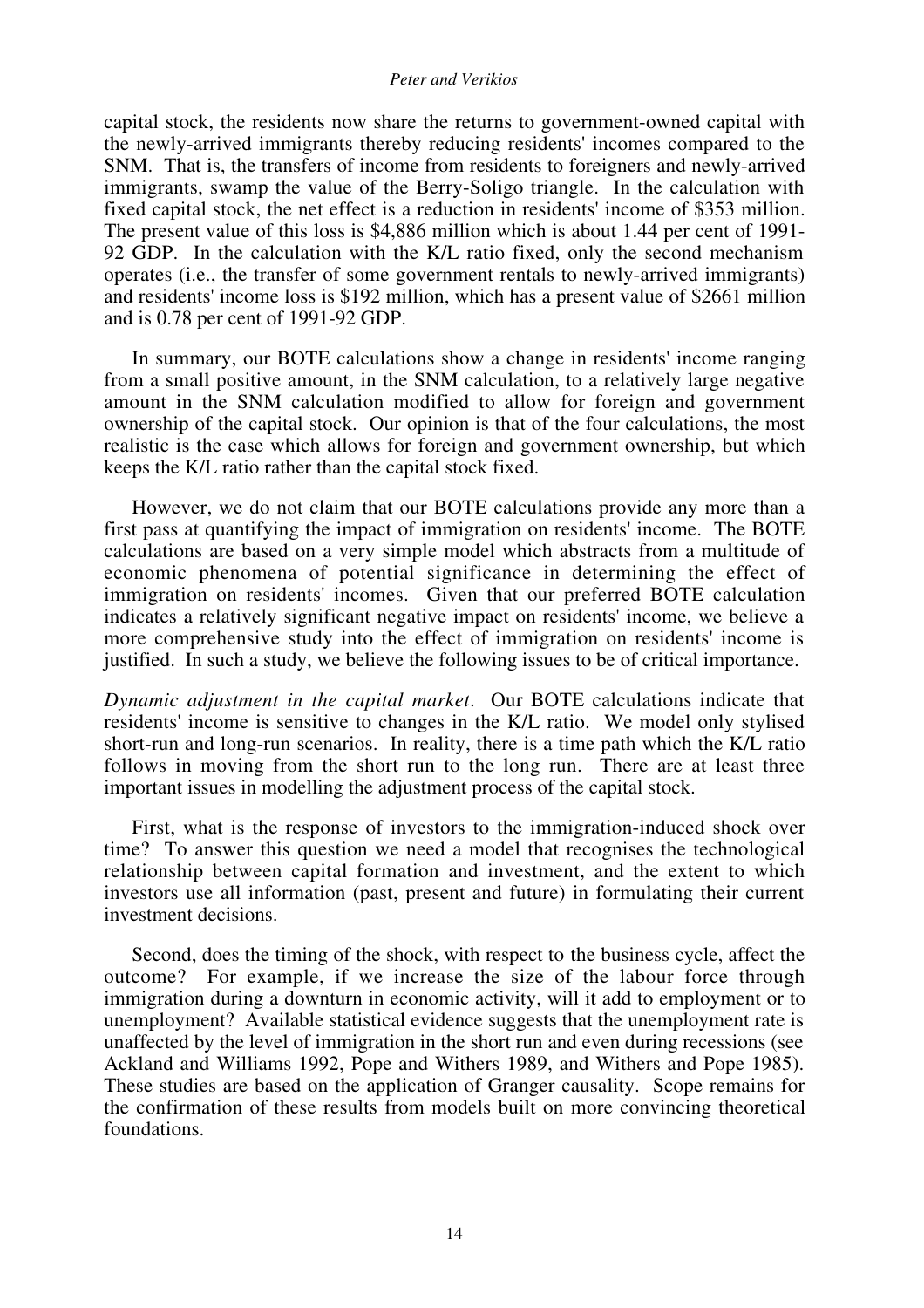Third, how sensitive is the K/L ratio to the amount of advance warning given by government on its immigration policy? If policy was announced in advance, investors could be expected to make decisions which affect the capital stock and factor prices in periods prior to the arrival of immigrants. Depending on the amount of advance notice and the degree of foresight assumed on behalf of investors, full adjustment to capital stock and factor prices may already occur prior to the arrival of immigrants.

Two applied models of the Australian economy with dynamic specifications which have been used to address questions of the impact of immigration are the Murphy model and ORANI-F. The Bureau of Immigration, Multicultural and Population Research (BIMPR) commissioned Access Economics to develop a demographic module to accompany the Access-Economics-Murphy-model for the specific purpose of modelling the impact of immigration. Recently, the Centre of Policy Studies (COPS) at Monash University has extended ORANI-F, in the form of the MONASH model, to include a more sophisticated specification of the dynamic process of capital formation. These models could be exploited to provide quantitative estimates of the relationship over time of changes in residents' incomes due to immigration.

*Taxes paid and revenues received by immigrants*. Our results showed residents' income to be sensitive to the degree of government equity in the capital stock. However, if the newly-arrived immigrants' tax bill was greater than their total receipt of government benefits, then residents' income could rise even in the presence of positive government equity in the capital stock. Whether or not newly-arrived immigrants' tax payments exceed their benefit receipts is an empirical question. A recent study by Mathews (1992) commissioned by the BIMPR, estimated that in the long run, immigrants per capita benefits exceeded their per-capita tax payments by \$222 in 1989-90 prices. However, Mathews is sceptical of the reliability of the data available to make such caluculations. Accuruately estimating the net benefits received by immigrants would appear to be an important area of future research.

*Government provision of pure public goods*. In our BOTE calculations we assumed that all government-provided goods and services had 'private goods' characteristics in that they are excludable and rival in consumption. Many goods and services provided by the government are *prima facie* pure public goods, in that they are nonexcludable and nonrival in consumption. Classic examples are defence and the provision of dams. Other government provided goods and services, while not conforming to the textbook definition of pure public goods can probably be treated as such in that additions to the population due to the immigrant intake can be serviced out of the existing stock of these goods. Examples of these types of government-provided goods are roads and law enforcement. To the extent that immigrants needs can be serviced from the existing stock of these goods without reducing the services provided to residents, our BOTE calculations overstate the loss in residents' incomes.

*Economies of scale and the production process*. A related issue to the existence of pure public goods is the extent to which an immigration-induced increase in the size of the economy facilitates the exploitation of economies of scale in the production process. Our BOTE calculations are based on a CRTS production process. If we allowed for increasing-returns-to-scale production technology the immigrationinduced increase in output would be higher than in our BOTE calculations, and the possibility of residents capturing some of the surplus would exist. Few empirical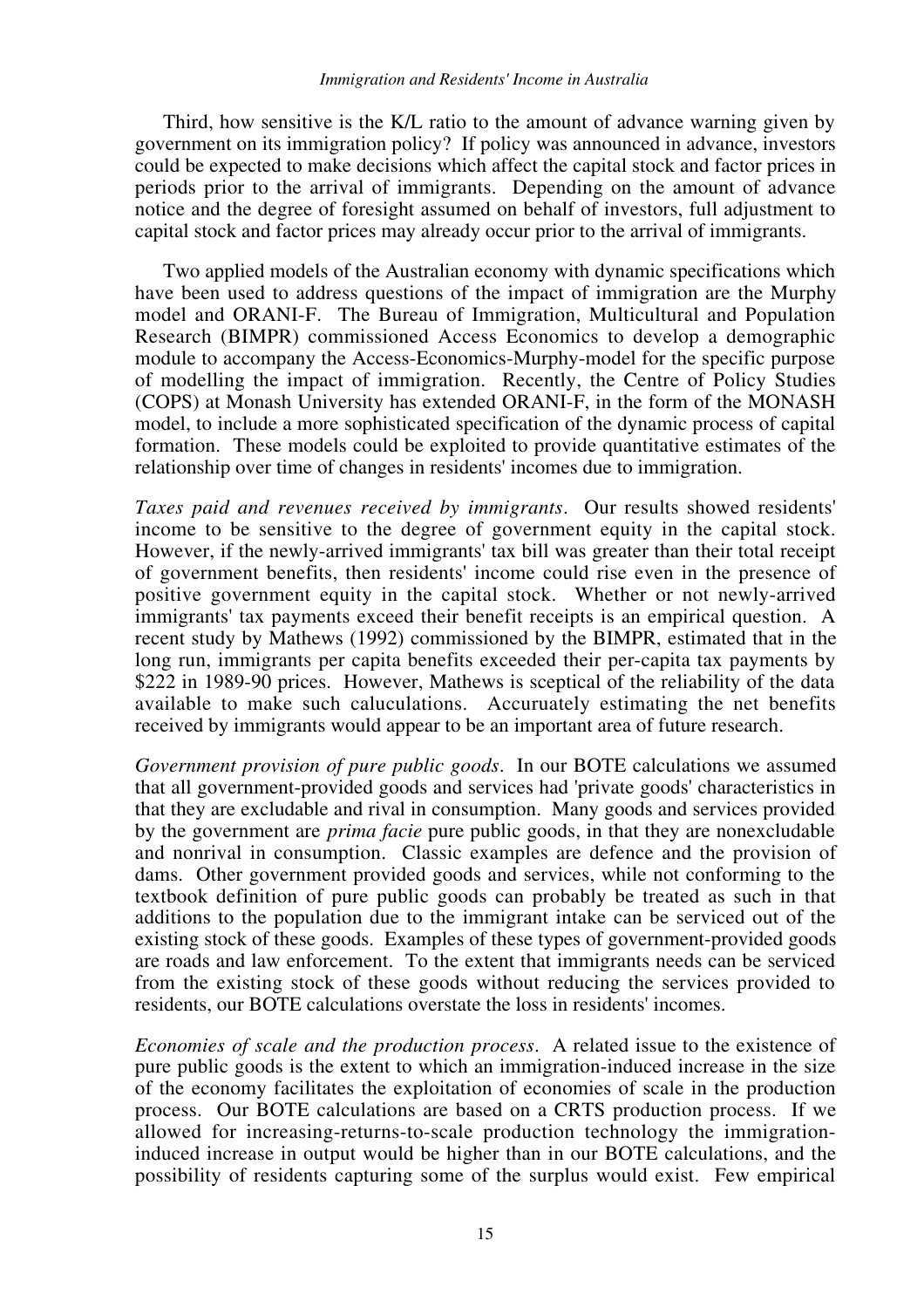studies on the extent of scale economies in Australian industries exist. In a study commissioned by the BIMPR Perkins, Brain, Manning and Klingender (1990), report a scale elasticity for Australian manufacturing industries of 1.15, and for the economy as a whole of 1.28. In a study commissioned for the National Population Council, Peter (1992), using results from a survey by Pratten (1989), reports a scale elasticity for Australian manufacturing and public utilities of 1.06. Not surprisingly Perkins et al conclude significant output gains via immigration-induced increases to the size of the economy, while Peter concludes that only modest gains are made. Given the paucity of empirical work in this area scope exists for more comprehensive studies of the extent of scale economies in Australian industries.

*Complementarity between immigrant and resident labour*. Our BOTE calculations assumed a homogeneous labour force. To the extent that the labour force is not homogeneous, some types of labour may be in scarce supply at a given point in time. If the type of labour in scarce supply is a complement to other types of labour, then a shortage can be said to have arisen if workers of the abundant types are unemployed or underemployed. Note that this is a different situation to where the types of labour are substitutes and scarcity of one type manifests itself in the relative wages paid to the various types of labour rather than unemployment. In times of labour shortage, targeting the immigrant intake to include labour of the scarce type reduces unemployment amongst the abundant type. As we are assuming that all labour prior to immigration is classified as resident, residents' income will rise as immigration reduces unemployment. In the case where labour types are substitutes an increase in the supply of the scarce labour type will increase the marginal product of the abundant labour types and reduce the marginal product of the scarce labour types including the marginal product of the existing scarce workers. If the production technology is CRTS and markets are competitive, the result is a transfer of income from resident workers of the scarce type to resident workers of the abundant type analogous to the transfer of income from resident workers to resident capital owners in the SNM. In this case any change to residents income relies upon the existence of a Berry-Soligo triangle being captured by residents.

Many factors are important in determining the relationship between immigration and residents' income. We find evidence that the degree of foreign ownership of the capital stock and the extent of government equity in the capital stock may be quantitatively important in determining the relationship in the Australian context. In this paper we also flag a range of other factors important in a comprehensive modelling exercise which we hope to undertake in the near future.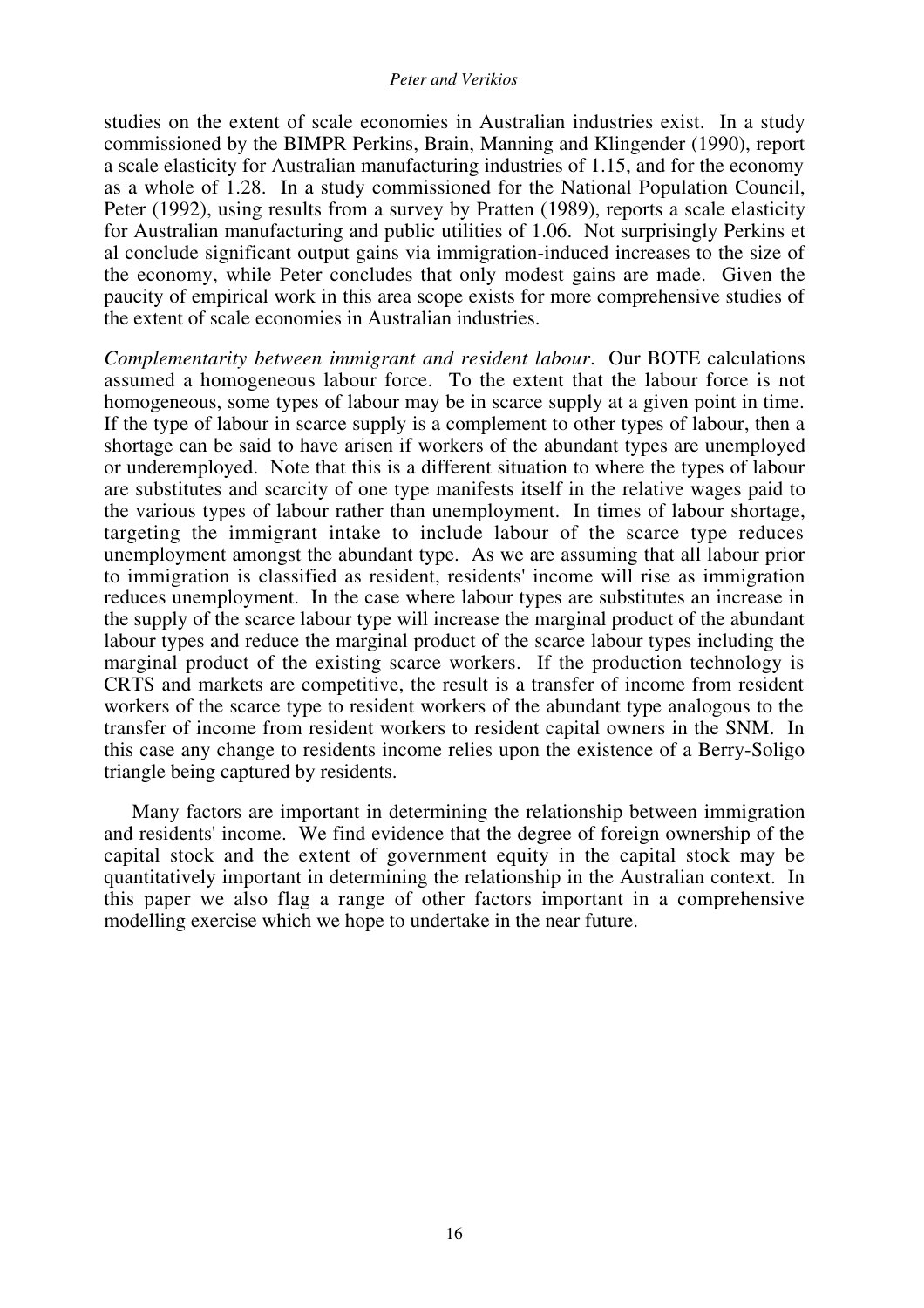# *References*

Ackland, R. and L. Williams (1992) *Immigrants and the Australian Labour Market: The Experience of Three Recessions*, AGPS Canberra.

Baker, L. (1985) 'The ORANI Simulations', chapter 9 in: N. Norman and K. Meikle eds, *The Economic Effects of Immigration on Australia, Volume 2*, CEDA P Series No. 27, Melbourne.

Berry, A. and R. Soligo (1969) 'Some Welfare Aspects of International Migration', *Journal of Political Economy*, 77, 5, pp.778-94.

Bhagwati, J. and C. Rodriguez (1975) 'Welfare Theoretical Analysis of the Brain Drain', *Journal of Development Economics*, 2, pp.195- 221.

Birrell, R., E. Healy and T. Smith (1992) *Migration Selection During the Recession*, Department of the Parliamentary Library, Canberra.

CIE (1988) 'The Relationship between Immigration and Economic Performance', section 1.4 in: Committee to Advise on Australia's *Immigration Policies, Immigration. A Commitment to Australia, Consultants' Reports*, AGPS, Canberra.

CIE (1990) *Immigration, Trade and Capital Flows*, AGPS, Canberra.

CIE (1992) *Immigration and the Commonwealth Budget*, AGPS, Canberra.

Clarke, H. and Y-K. Ng (1993) 'Immigration and Economic Welfare: Resource and Environmental Aspects', *Economic Record*, 69, 206, pp.259-73.

Data sources are listed in Table 1.

Fel, G. (1992) *The Economic Impact of Immigration in Australia*, unpublished D.Phil. Thesis, Hertford College, University of Oxford.

Foster, W. (1992) *Macroeconomic Effects of Change in the Size and Composition of Australia's Migrant Intake: Results from the Extended Access Economics Murphy Model*, AGPS, Canberra.

Healy, E. (1994) 'Unemployment Dependency Rates Amongst Recently Arrived Migrants: An Update', *People and Place*, 2, 3, pp.47-54.

Mathews, R. (1992) *Immigration and State Budgets*, AGPS Canberra.

Neville, J. (1990) *The Effect of Immigration on Australian Living Standards*, AGPS, Canberra.

Parmenter, B. (1990) 'The Economics of Immigration', *Economic Papers*, 9, 2, pp.39-50.

Parmenter, B. and M. Peter (1991) 'A Reinterpretation of the CIE Projections of the Long-run Economic Effects of Immigration', *Economic Record*, 67, 199, pp.331-337.

Perkins, J., P. Brain, I. Manning and T. Klingender (1990) *Immigration and Scale Economies*, AGPS, Canberra.

Peter, M. (1992) 'Some Economic Consequences of Changes in Size and Composition of the Australian Population: Immigration, Ageing